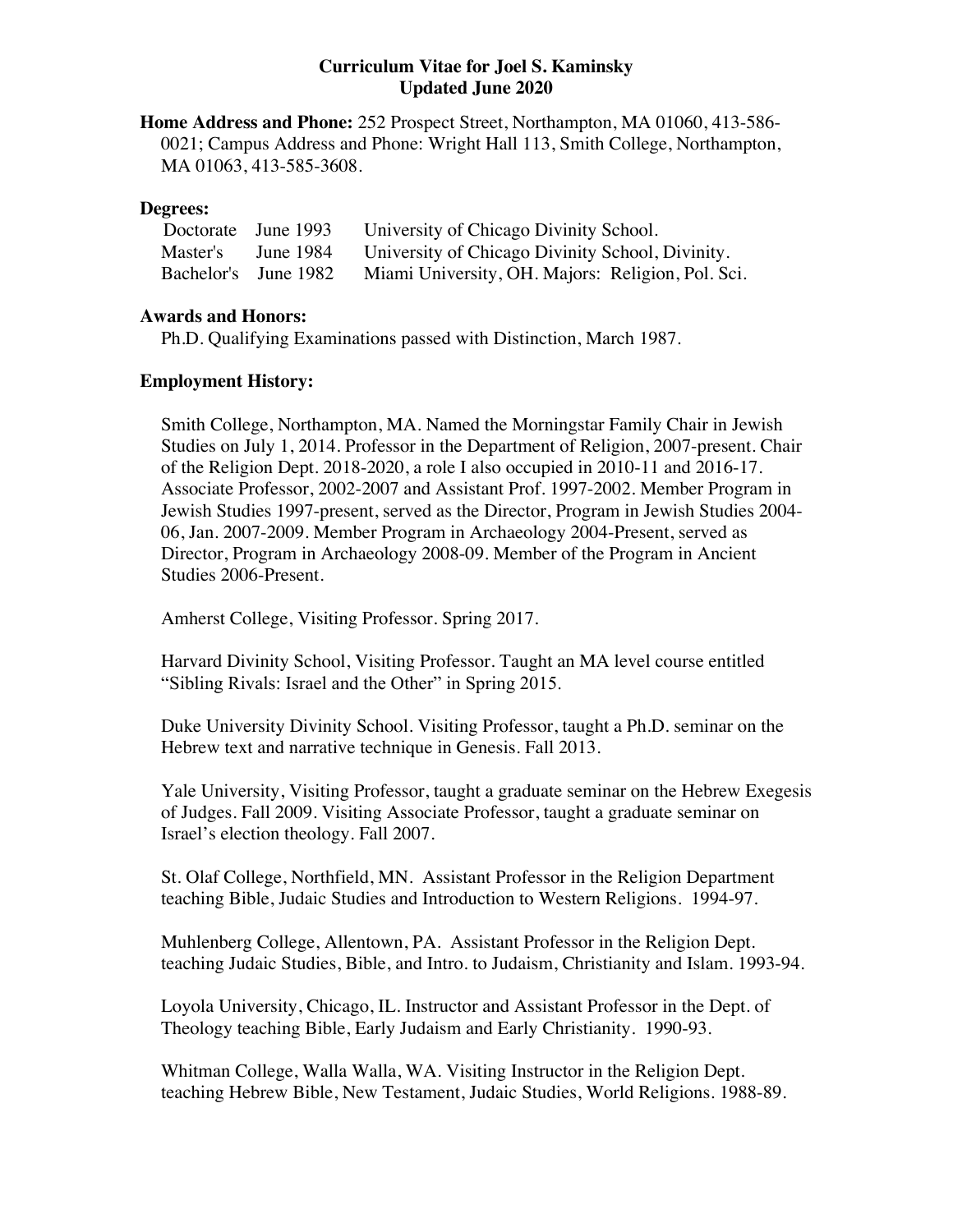## **Grants Received:**

Summer 2019. Summer 2015: Susan Badian Lindenauer Funds in support of the Ethics Program. Awarded \$2500 to support deepening the ethics components of my Rel 300 seminar: Why do the Innocent Suffer.

Summer 2019. CEEDS \$2500 grant to support deepening the environmental component of my FYS 117 "The Bible in the Public Square" and also to bring in a speaker on that topic.

Summer 2018. Received a \$2070 grant from the Jill Kerr Conway Fund for Curricular Development in Women's Studies to incorporate a unit into my Approaches to the Study Religion course that will explore how the study of women and gender has affected the study of religion.

Spring 2018. Visiting Fellowship in Jewish Studies from the Dept. of Theology and Religion, Durham University, England. Received a grant to support a 3-month visiting fellowship that included an 8000 Pound stipend, housing, and travel. Valued at approximately \$20,000. In turn, the Provost's Office granted me a \$10,000 salary supplemental grant to support my LWOP in Spring 2018.

Summer 2015: Jill Kerr Conway fund for Curriculum Development in Women's Studies. Awarded a \$1700 grant to create a regular course offering entitled "Women in the Hebrew Bible" to be offered beginning in Spring 2016.

Summer 2015: Susan Badian Lindenauer Funds in support of the Ethics Program. Awarded \$2600 to support deepening the ethics components of my FYS 117 "The Bible in the Public Square" and also to bring in speakers or acquire course materials.

Spring 2014. Visiting Fellowship in Jewish Studies from the Dept. of Theology and Religion, Durham University, England. Grant included a 5500 Pound stipend, housing, and travel. Valued at approximately \$12,000.

Summer 2012. Received \$1500 CFCD grant for student-faculty collaborative research. Ms. Emily Branton (who received a \$3800 CFCD grant) was my research and editorial assistant on an Introduction to the Jewish and Christian Bibles.

Fall 2010. \$1000 Kahn Institute grant for being the lead organizer of the Kahn seminar surrounding Professor Wayne Meeks' presence on campus as the Neilson Visiting lecturer.

Summer 2010. Mellon Collaborative grant for \$1000 to meet together with Professor Joel Lohr of University of Toronto to bring our new co-authored *The Torah: A Beginners Guide* (Oxford: OneWorld Press, 2011) into final form.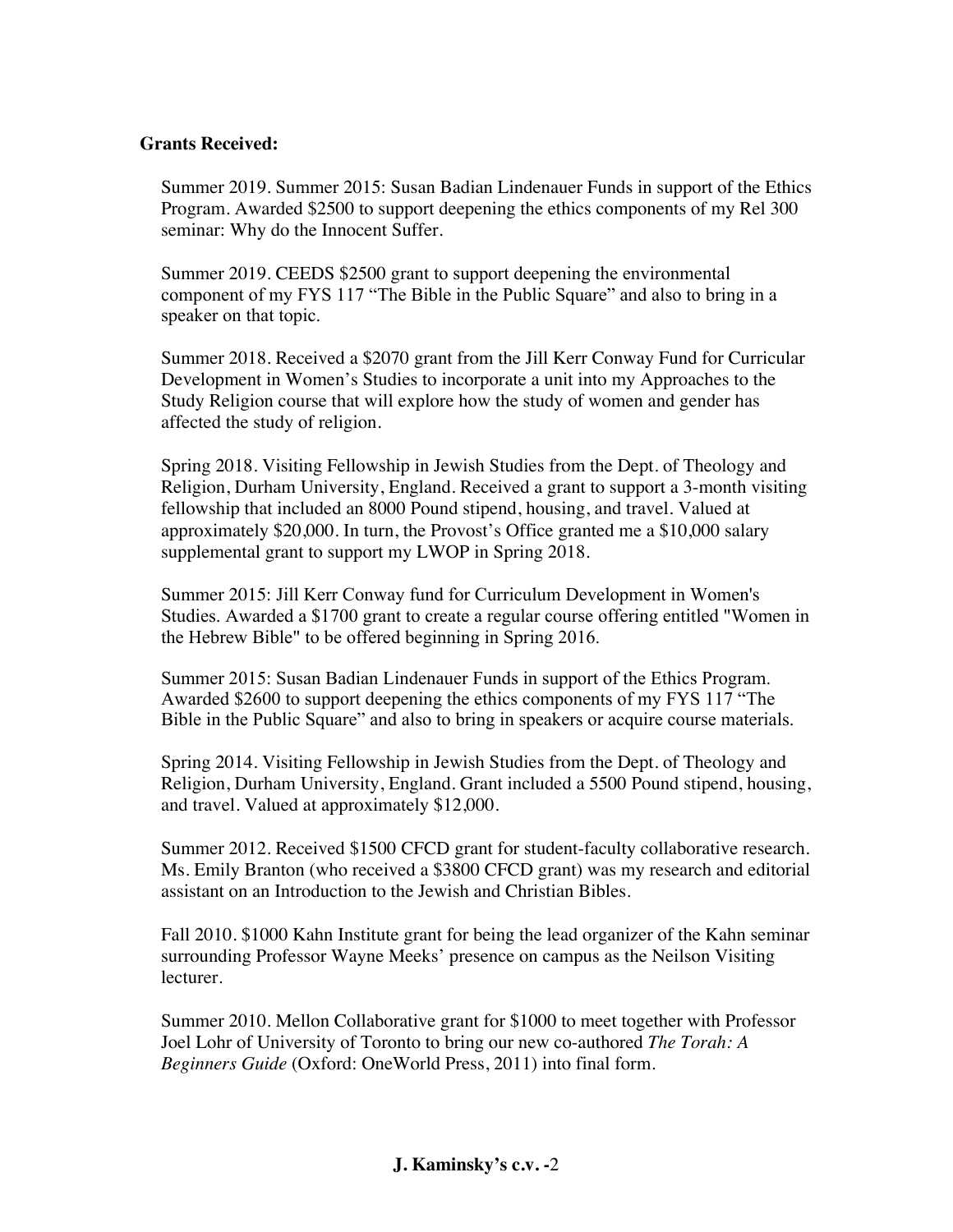Spring 2010. Visiting Fellowship in Jewish Studies from the Dept. of Theology and Religion, Durham University, England. Received a grant to support a 5-month visiting fellowship that included an 8000 Pound stipend, housing, and travel. Valued at approximately \$24,000.

Fall 2007, Member Kahn Institute project "Narrative Identity." Awarded \$1500 research grant.

Spring 2006. Visiting Fellowship in Jewish Studies from the Dept. of Theology and Religion, Durham University, England. Received a 5 month visiting fellowship that included a 6000 Pound stipend, housing, and travel. Valued at approximately \$20,000.

2004-05, Two Grants: 1) Received a Mellon 8 internal grant of \$1000 for a scholarly exchange with Prof. Nathaniel Deutsch of Swarthmore College. 2) Received a Mellon 8 internal grant for a course release.

Spring 2002. Member Kahn Institute project "Religious Tolerance and Intolerance in the Ancient and Modern Worlds." Awarded \$1500 plus \$500 Summer stipend.

Fall 2001. Member of the Center of Theological Inquiry. Grant of \$8800 plus an apartment valued at \$700 a month for four months. Total grant valued at \$11,600.

Participated in the "Consultation on Teaching the Bible in the Twenty-First Century." At Wabash College on July 18-22, 1998, July 10-14, 1999 and July 8-12, 2000. Funded by the Lilly Endowment Inc. Grant amount \$2400 plus all travel expenses.

Summer 1996 in Jerusalem. NEH Summer Seminar for college professors entitled "Adam and Eve in Early Judaism and Christianity." Grant amount \$4000.

## **BOOKS**

*The Hebrew Bible for Beginners: A Jewish and Christian Introduction.* Co-authored with Joel N. Lohr. Abingdon Press, 2015.

*The Abingdon Introduction to the Bible: Understanding Jewish and Christian Scripture.* Nashville: Abingdon, March 2014. Lead Author written in collaboration with Joel N. Lohr and Mark Reasoner.

*The Torah: A Beginner's Guide.* Oxford: One World Press, 2011. Co-authored with Joel N. Lohr.

*Yet I Loved Jacob: Reclaiming the Biblical Concept of Election*. Nashville: Abingdon, 2007. Reprinted by Wipf & Stock, 2016.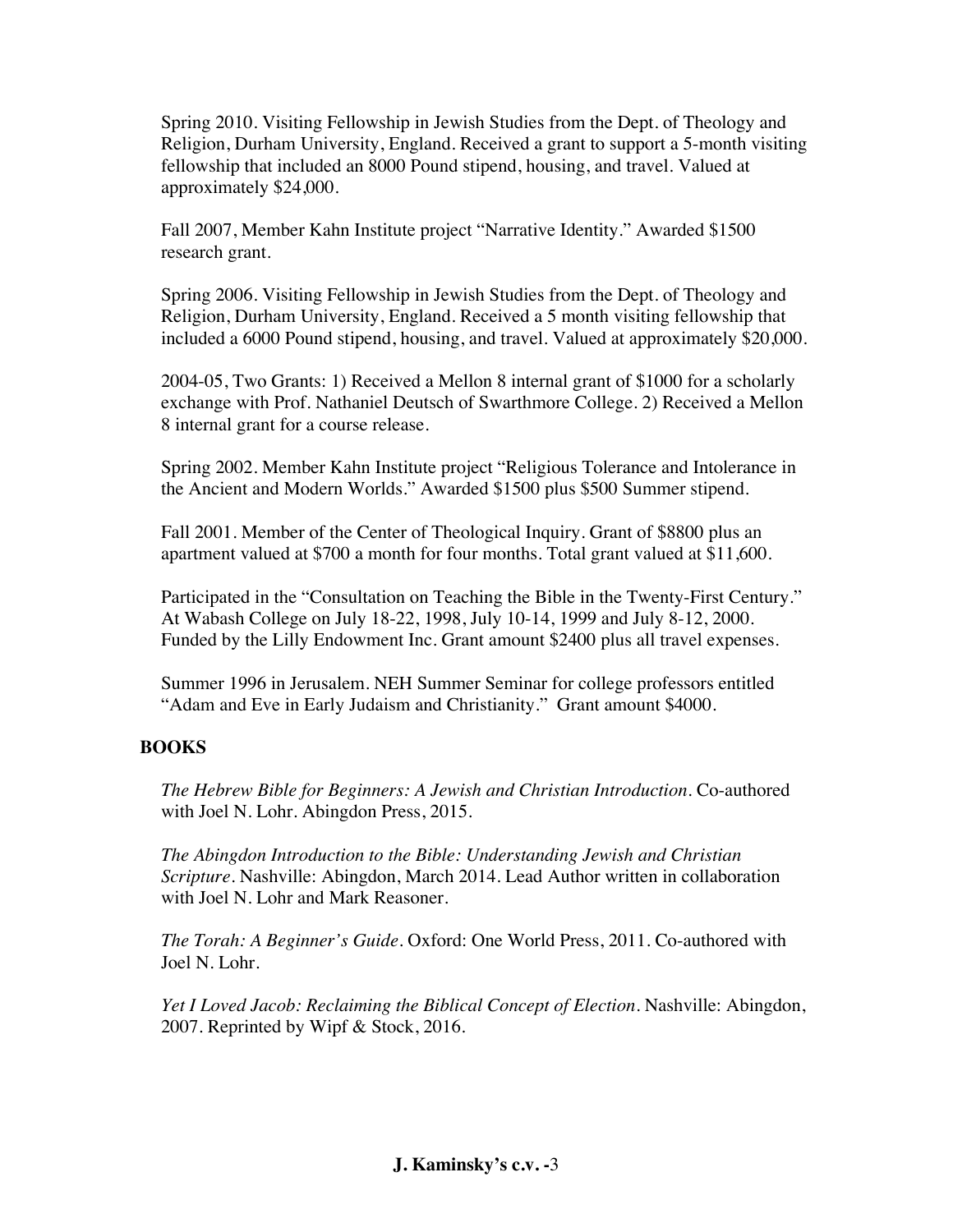*Corporate Responsibility in the Hebrew Bible*. Journal for the Study of the Old Testament Supplement Series, 196; Sheffield: Sheffield Academic Press, 1995; paperback edition released in 2019.

# **EDITED VOLUMES**

Co-Editor of *The Call of Abraham: Essays on the Election of Israel in Honor of Jon D. Levenson*. University of Notre Dame Press. Fall, 2013. Solicited and edited 15 essays and an Introduction with Gary Anderson the co-editor.

*The "Other" in Second Temple Judaism*. Eerdmans, 2011. I, along with 3 other editors, (Dan Harlow, Matthew Goff, and Karina Hogan) solicited and edited 27 essays.

*HarperCollins Bible Dictionary*, fully revised and updated, 2011. Served as an Associate Editor helping revise and edit over 80 entries related to the Hebrew Bible.

*Jews, Christians, and the Theology of the Hebrew Scriptures* co-edited by Alice Bellis and Joel S. Kaminsky. SBL Symposium Series, 8; Atlanta: SBL, 2000. Solicited all the Jewish contributions to this volume, helped edit many of the essays as well as shaped the larger volume, did much of the work assembling the bibliographies and indices, co-wrote the introductory essay and contributed an article listed below.

# **ARTICLES**

"The Meaning and Telos of Israel's Election: An Interfaith Response to N.T. Wright's Reading of Paul," *Harvard Theological Review* 112.4 (Fall 2019): 421-446 coauthored with Mark Reasoner.

"Humor and Hope from Passover to Purim." *Marginalia*, appearing online on April 12, 2019. *Marginalia* is an online journal run by the *LA Review of Books.* The essay can be accessed here: https://marginalia.lareviewofbooks.org/humor-hope-passoverpurim/

"Israel's Election Theology and Violence against Outsiders," in *Nomos and Violence* (Viktor Ber ed.; Zurich: LIT Verlag, 2019) 155-163.

"The Might of My Own Hand Has Gotten Me This Wealth": Reflections on Wealth and Poverty in the Hebrew Bible and Today." *Interpretation* 73.1 (Winter 2019): 7-17.

"Election in the Bible." *Oxford Bibliographies* in "Biblical Studies". Ed. Christopher R. Matthews. New York: Oxford University Press, October 25, 2017. A 12,000 word annotated bibliography with over 100 entries in it, co-authored with Joel N. Lohr. http://www.oxfordbibliographies.com/view/document/obo-9780195393361/obo-9780195393361-0250.xml?rskey=nyW9IE&result=66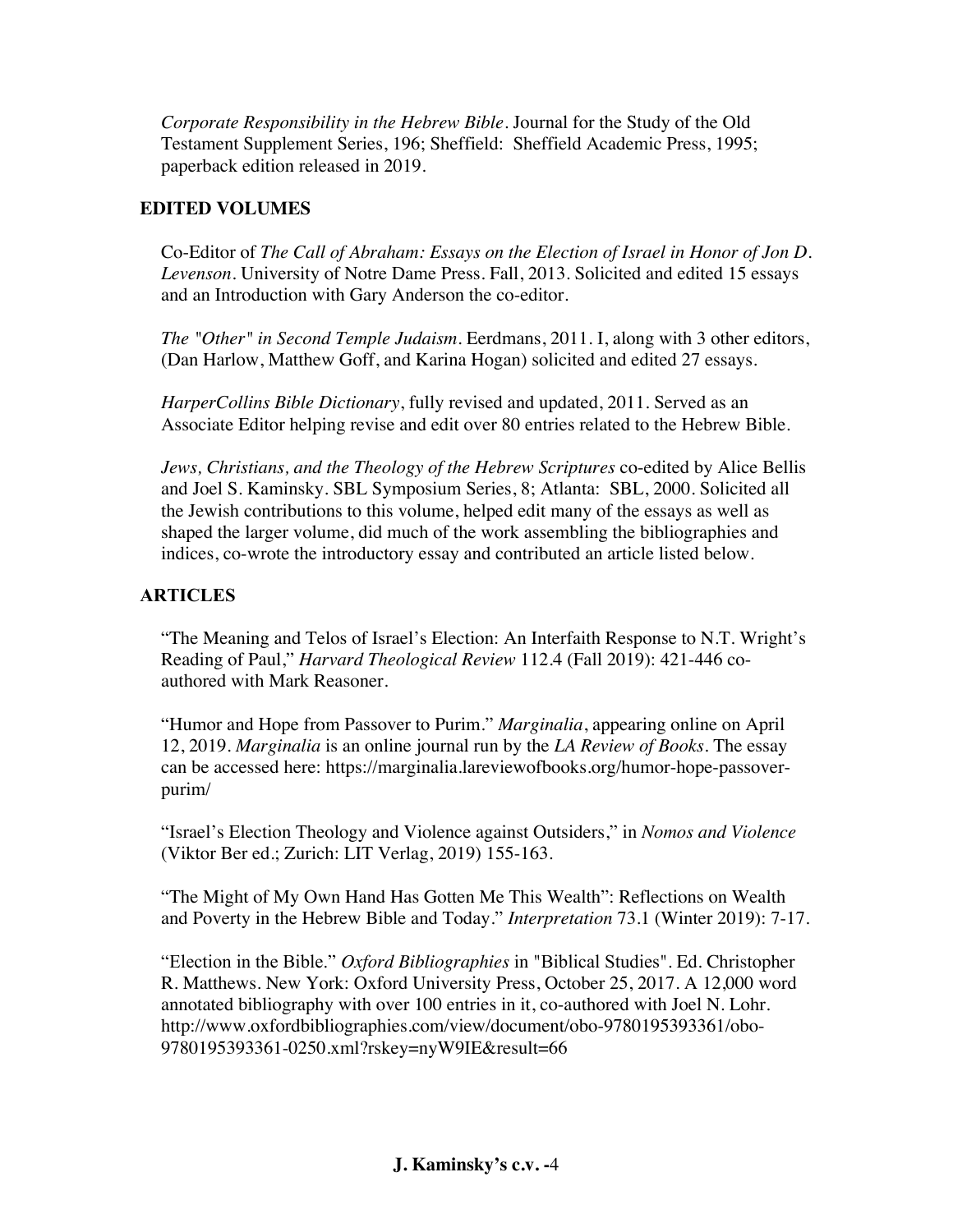"Attaining and Forfeiting Adam's Immortality at Sinai: The Jewish Version of the Fall." Online essay published by the *Torah.com* in October 2016. http://thetorah.com/attaining-and-forfeiting-adams-immortality-at-sinai/

"Who is David?" 3500 word major review essay of four recent books on King David*. Jewish Review of Books*, 6.3 (Fall 2015): 31-34.

"Would you impugn My Justice?: A nuanced approach to the Hebrew Bible's theology of Divine Recompense," *Interpretation* 69 (July 2015): 299-310.

"Election," *The Oxford Encyclopedia of the Bible and Theology* volume 1, pages 256- 259. Oxford University Press, 2015.

"Counterintuitive Reflections on Biblical Chosenness," *Sh'ma: A Journal of Jewish Ideas,* (February-March 2015): 12-13.

Co-authored an essay titled: "Jews, Christians, and Muslims: People of the Book" in *The Anselm Companion to the Bible.* Anselm, 2014, pages 100-118.

"Election," entry in the *Encyclopedia of the Bible and its Reception,* volume 7. Walter de Gruyter, 2014.

"Can Election be Forfeited?" Pages 44-66 in *The Call of Abraham: Essays on the Election of Israel in Honor of Jon D. Levenson* (ed. Gary A. Anderson and Joel S. Kaminsky; Notre Dame, 2013).

"The Hebrew Bible's Theology of Election and the Problem of Universalism." Pages 375-386 in *Beyond Biblical Theologies* (ed. Heinrich Assel and Stefan Beyerle; Mohr Siebeck, 2012).

"Reflections on Associative Word Links in Judges," *Journal for the Study of the Old Testament* 36.4 (Summer 2012): 411-434.

"New Testament and Rabbinic Views of Election," pages 119-46 in *Jewish Bible Theology: Perspectives and Case Studies* (ed. Isaac Kalimi; Winona Lake: Eisenbrauns, 2012).

"The Theology of Genesis," pages 635-656 in *The Book of Genesis: Composition, Reception, and Interpretation*, (edited by Craig A. Evans, Joel N. Lohr, and David L. Petersen; Leiden, Brill, 2012).

"Israel's Election and the Other in Biblical, Second Temple, and Rabbinic Thought." Pages 17-30 in Harlow, Goff, Hogan, and Kaminsky eds. *The "Other" in Second Temple Judaism*. Eerdmans, 2011.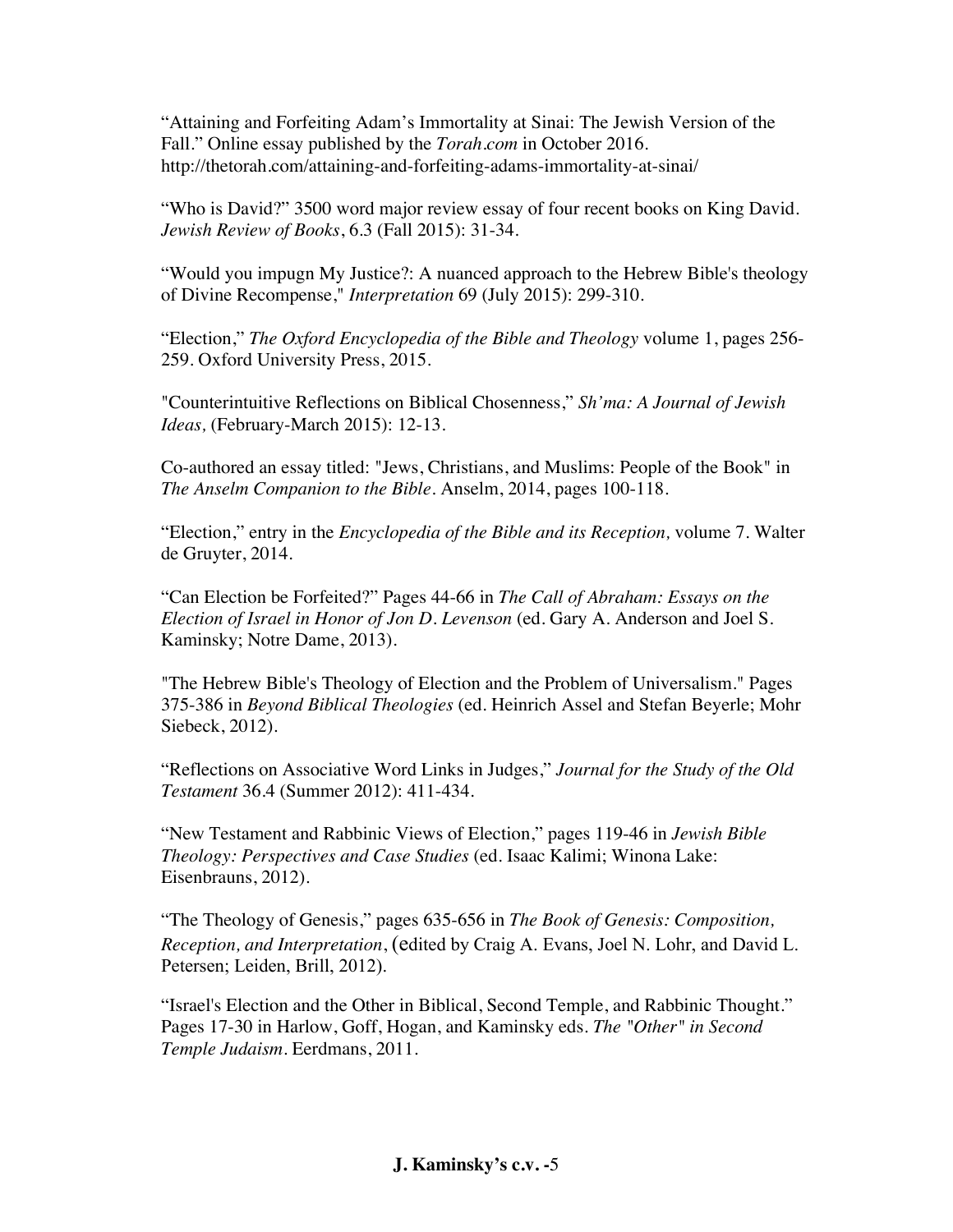"Election Theology and the Problem of Universalism." *Horizons in Biblical Theology*, 33 (2011) 34-44.

CHOSEN PEOPLE and COVENANT entries for the revised edition of the *Oxford Dictionary of the Jewish Religion* (ed. Adele Berlin; Oxford Univ. Press, 2011).

"A Light to the Nations: Was there Mission and or Conversion in the Hebrew Bible?," *Jewish Studies Quarterly* 16.1 (2009): 6-22. (refereed journal).

"Loving One's Israelite Neighbor: Election and Commandment in Leviticus 19," *Interpretation* 62.2 (April 2008): 123-32 (refereed journal).

"Exclusion" in the *New Interpreters Dictionary of the Bible*, vol 2 D-G (Nashville: Abingdon: 2007), 362-64 (co-authored with Joel Lohr).

"Some Biblical Reflections on Religious Tolerance and Intolerance." Pages 65-76 in *Religious Tolerance and Intolerance in Ancient and Modern Worlds*. Edited by Mary Ellen Birkett and D. Dennis Hudson; Kahn Institute Occasional Papers 1; Northampton, 2007. This article is a less technical version of "Did Election Imply the Mistreatment of Non-Israelites?" (listed further below)

"Chosen," 6000 word essay in the *New Interpreters Dictionary of the Bible*, volume 1 A-C. Nashville: Abingdon, 2006. Pages 594-600.

Co-authored with Anne Stewart '05 "God of all the World: Universalism and Developing Monotheism in Isaiah 40-66." *Harvard Theological Review* 99.2 (April 2006): 139-63 (refereed journal).

"Violence in the Bible." *Midstream* 52.1 (Jan.-Feb. 2006): 28-30.

"Attempting the Impossible: Eliminating Election from the Jewish Liturgy." *Midstream* (Jan.-Feb. 2005): 23-27.

"Reclaiming a Theology of Election: Favoritism and the Joseph Story." *Perspectives in Religious Studies* 31.2 (Summer 2004): 135-152 (refereed journal).

"Did Election Imply the Mistreatment of Non-Israelites?" *Harvard Theological Review* 96.4 (October 2003): 397-425 (refereed journal).

"The Concept of Election and Second Isaiah: Recent Literature." *Biblical Theology Bulletin* 31.4 (Winter 2001): 135-144 (refereed journal).

"Paradise Regained: Rabbinic Reflections on Israel at Sinai." Pages 15-43 in *Jews, Christians, and the Theology of the Hebrew Scriptures*. Edited by Bellis and Kaminsky. SBL Symposium Series, 8; Atlanta: SBL, 2000.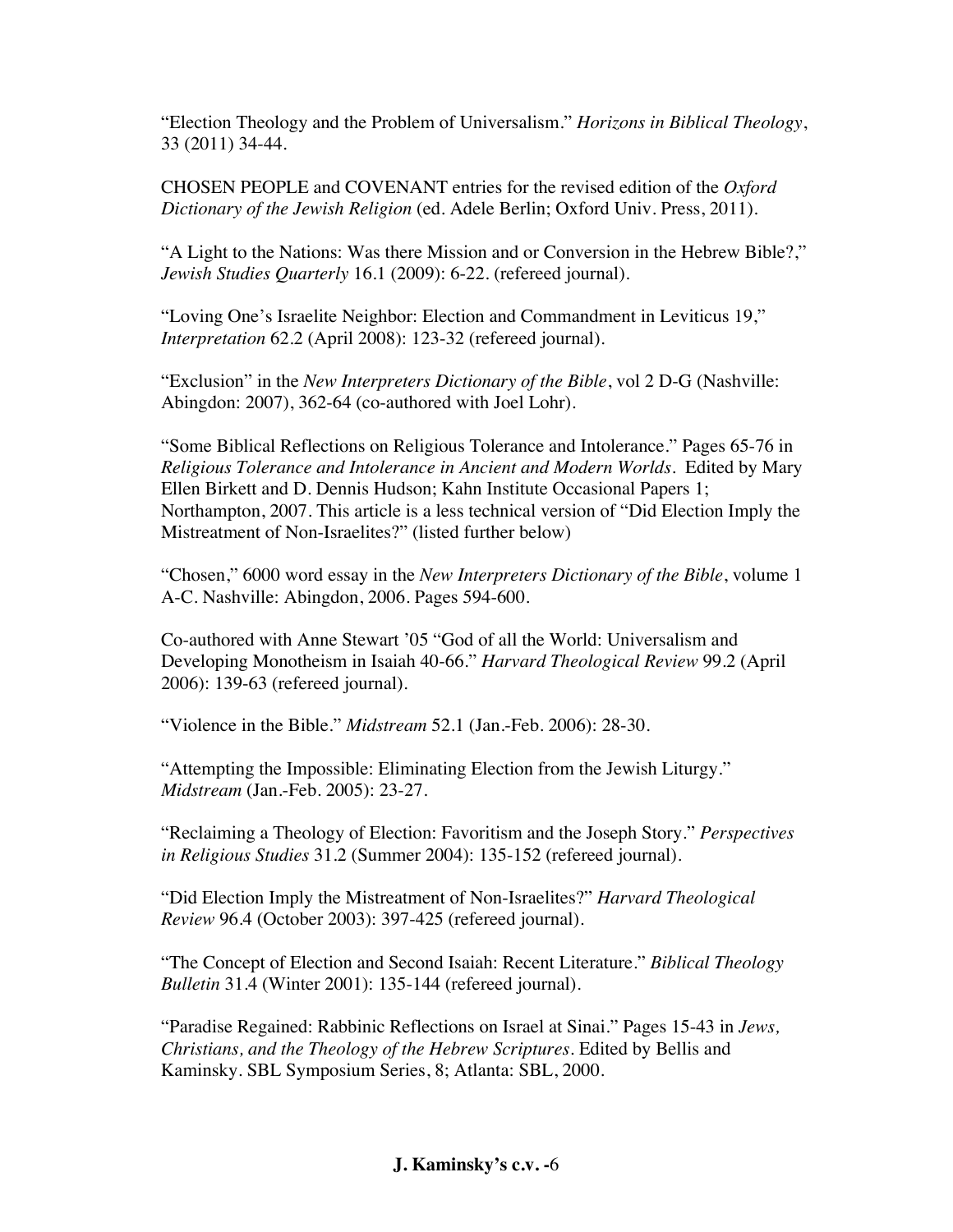"Humor and the Theology of Hope in Genesis: Isaac as a Humorous Figure." *Interpretation* 54.4 (October 2000): 363-375 (refereed journal)

"Wrestling with Israel's Election: A Jewish Reaction to Rolf Knierim's Biblical Theology." Pages 252-262 in *Reading the Hebrew Bible for a New Millennium*, vol.1. Edited by Ellens, Floyd, Kim and Sweeney. Philadelphia: Trinity Press International, 2000.

Articles on "Achan," "Ban," "Vengeance" and "Individualism/Corporate Responsibility." Pages 13, 146, 285-87,1354 in *Eerdmans Dictionary of the Bible*. Edited by David N. Freedman. Grand Rapids: Eerdmans, 2000.

"The Sins of the Fathers: A Theological Investigation of the Biblical Tension Between Corporate and Individualized Retribution." *Judaism* 46 (Summer 1997): 319-332 (refereed journal).

"Using the Bible." *The Cresset* 59.4 (April 1996): 5-9.

"Joshua 7: A Reassessment of Israelite Conceptions of Corporate Punishment." Pages 315-46 in *The Pitcher is Broken: Memorial Essays in Honor of Gösta W. Ahlström*. Edited by Steven W. Holloway and Lowell K. Handy. Journal for the Study of the Old Testament Supplement Series, 190; Sheffield: Sheffield Academic Press, 1995.

## **INTRODUCTIONS**

Co-Authored introductory essay to a co-edited issue of *Jewish Studies Quarterly* composed of essays that examine the relationship between particularism and universalism in Judaism and Christianity. *Jewish Studies Quarterly* 16.1 (2009): 1-5.

Co-Authored an introductory essay. Pages 1-12 in *Jews, Christians, and the Theology of the Hebrew Scriptures* edited by Alice Ogden Bellis and Joel S. Kaminsky. SBL Symposium Series, 8. Atlanta: SBL, 2000.

## **BOOK REVIEWS**

Review of Nevada Levi Delapp. Theophanic "Type-Scenes" in the Pentateuch: Visions of YHWH in *Catholic Biblical Quarterly* 81.1 (January 2019): 110-112.

Review of Benjamin Sommer's *Revelation and Authority* published in *Interpretation*  71.3 (July 2017): 342-343.

Major review consisting of an initial 2000 word essay followed by another 2000 word response to an online dialogue focused on David Lambert's *How Repentance became Biblical* published in shortened form in *Syndicate* 3.6 (December 2016): 35-38, or in full form at: https://syndicate.network/symposia/theology/repentance-became-biblical/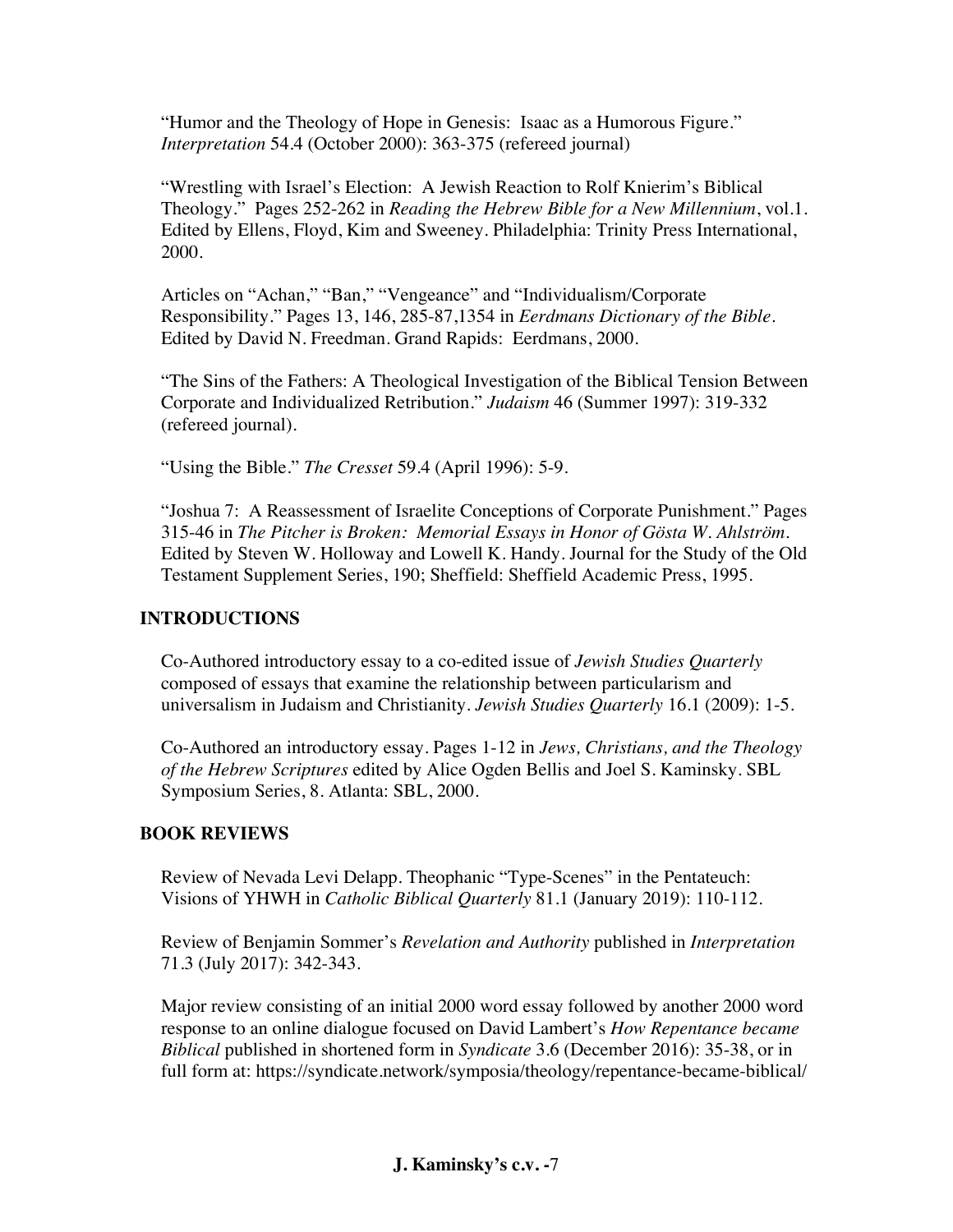Review of Marvin Wilson's, *Exploring our Hebraic heritage: a Christian theology of roots and renewal. Theology Today* 72.4 (Jan. 2016): 450-51.

Review of *Tanak: A Theological and Critical Introduction to the Jewish Bible* by Marvin Sweeney. *Near Eastern Archaeology* 75.4 (December 2012): 252-53.

Review of *From Fratricide to Forgiveness: The Language and Ethics of Anger in Genesis* by Matthew Schlimm. *Journal of Theological Studies* 64.1 (Spring 2013): 175-77.

Review of *Collective and Individual Responsibility: A Description of Corporate Personality in Eziekiel 18 and 20* by J. Mol. Bibliotheca Oreintalis 69.3-4 (August 2012): 350-1.

Review of *Contesting Conversion: Genealogy, Circumcision, & Identity in Ancient Judaism & Christianity* by Matthew Theissen. *Studies in Christian-Jewish Relations* 7 (2012). E-journal found at: http://ejournals.bc.edu/ojs/index.php/scjr/index)

Review of *Disloyalty and Destruction: Religion and Politics in Deuteronomy and the Modern World by Rob Barrett. Vetus Testamentum* 61.3 (Fall 2011): 523-24.

Review of *The Theme of Hardening in the Book of Isaiah* by Torsten Uhlig. *Vetus Testamentum* 61.3 (Fall 2011): 544-45.

Review of *Reading the Hebrew Bible after the Shoah: Engaging Holocaust Theology* by Marvin Sweeney. *Journal of Religion* 90.3 (July 2010): 408-410.

Review of *Not God's People: Insiders and Outsiders in the Biblical World* by Lawrence Wills. *Catholic Biblical Quarterly* 71 (2009): 913-14.

Review essay reflecting on Julia O'Brien's *Challenging Prophetic Metaphor: Theology and Ideology in the Prophets*. *Hebrew Studies* 50 (2009): 101-106.

*Review of Biblical Literature* electronically published 5 reviews of my new book and a 4300 word response I wrote reflecting upon these five book reviews. The website is: http://www.bookreviews.org/bookdetail.asp?TitleID=6201

Review of *Opening the Sealed Book: Interpretations of the Book of Isaiah in Late Antiquity* by Joseph Blenkinsopp. *Biblical Theology Bulletin* 37.4 (Winter 2007): 187- 88.

Review of *The Making of a Sage: A Study in Rabbinic Ethics* by Jonathan Wyn Schofer. *Hebrew Studies* 48 (2007): 395-397.

Review of *The Idea of Biblical Interpretation: Essays in Honor of James Kugel*, edited by Hindy Najman and Judith Newman. *Hebrew Studies* 46 (2005): 390-92.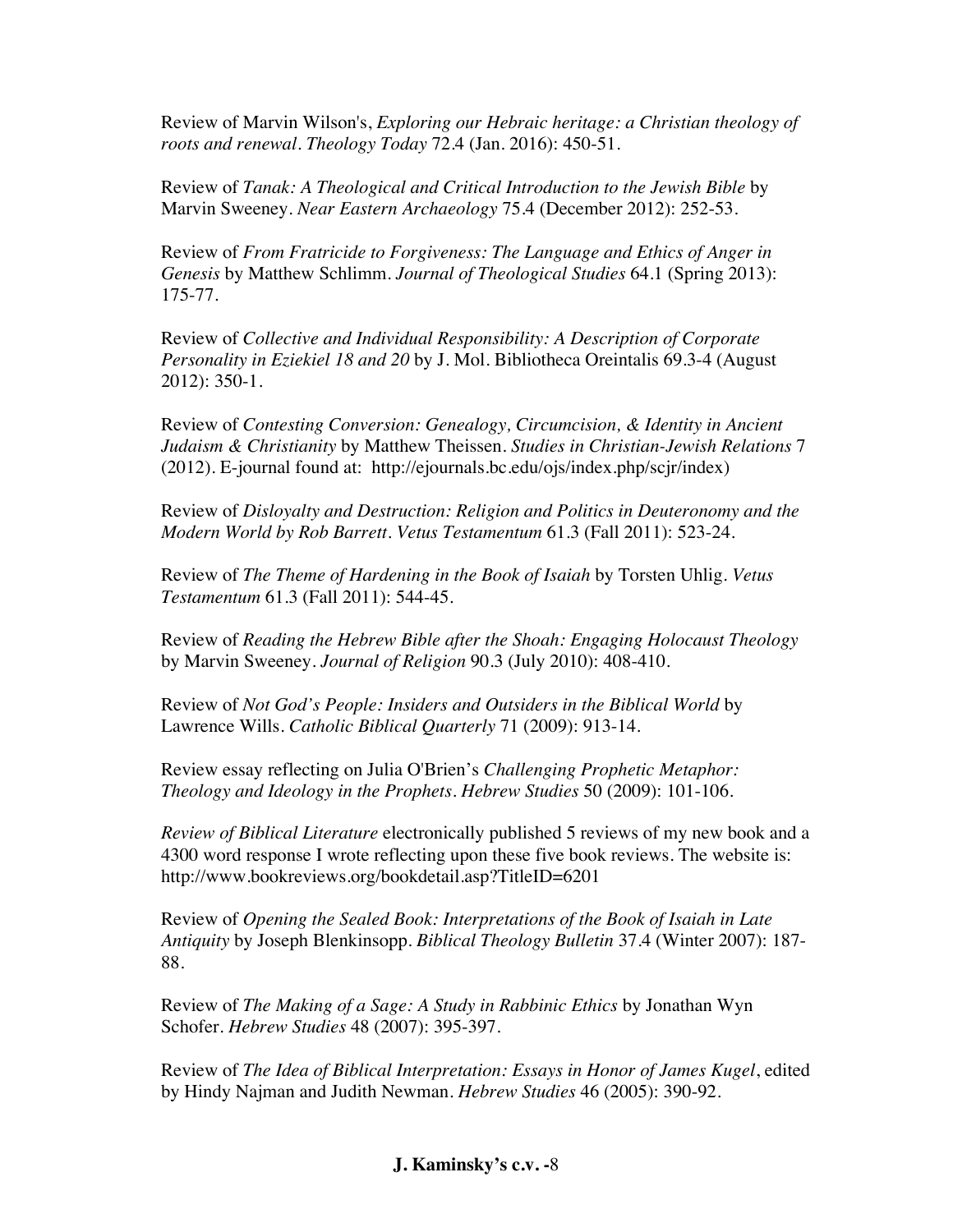Review of *Bound by the Bible: Jews, Christians and the Sacrifice of Isaac* by Edward Kessler. *Association for Jewish Studies Review* 29.2 (November 2005): 370-372.

Review of *A New Heart and A New Soul: Ezekiel, the Exile and the Torah* by Risa Levitt Kohn, *Biblical Interpretation* 13.1 (Jan 2005): 85-88.

Review of *Theological Dictionary of the Old Testament*, volume 14: (edited by Johannes Botterweck, Helmer Ringgren, and Heinz-Joseph Fabry, *Review of Biblical Literature* 7 (2005).

Review of *A History of Biblical Interpretation: vol. 1: The Ancient Period* by Alan Hauser *Hebrew Studies* 45 (2004): 311-313.

Review of *The Ways of Our God: An Approach to Biblical Theology* by Charles Scobie, *Journal of Religion* 84 (2004): 482-84.

Review of *Heaven and Earth, Law and Love: Studies in Biblical Thought* by Etan Levine, *Review of Biblical Literature* 5 (2003): 187-89.

Review of *Early Jewish Exegesis and Theological Controversy: Studies in Scriptures in the Shadow of Internal and external Controversies* by Isaac Kalimi. *Review of Biblical Literature* 5 (2003): 520-22.

Review of *Reading the Lines: A Fresh Look at the Hebrew Bible* by Pamela Tamarkin Reis, *Hebrew Studies* 44 (2003): 245-247.

Review essay of Erhard Gerstenberger's, *Theologies in the Old Testament*, *Horizon's in Biblical Theology* 25.1 (June 2003): 95-99.

Review of *Roots of Rabbinic Judaism: an Intellectual History, from Ezekiel to Daniel* by Gabriele Boccaccini, *Hebrew Studies* 43 (2002): 289-292.

Review of *Academic Approaches to Teaching Jewish Studies* edited by Zev Garber, *Review of Biblical Literature* 4 (2002).

*Living Traditions of the Bible: Scripture in Jewish, Christian and Muslim Practice* edited by James E. Bowley, *Hebrew Studies* 42 (2001): 394-395.

*Zion, City of Our God* edited by Richard Hess and Gordon Wenham, *Journal of the American Oriental Society* 121.3 (August 2001): 532.

A 1700 word review of *Strange Fire: Reading the Bible After the Holocaust* edited by Tod Linafelt, *Review of Biblical Literature* 3 (2001): 116-120.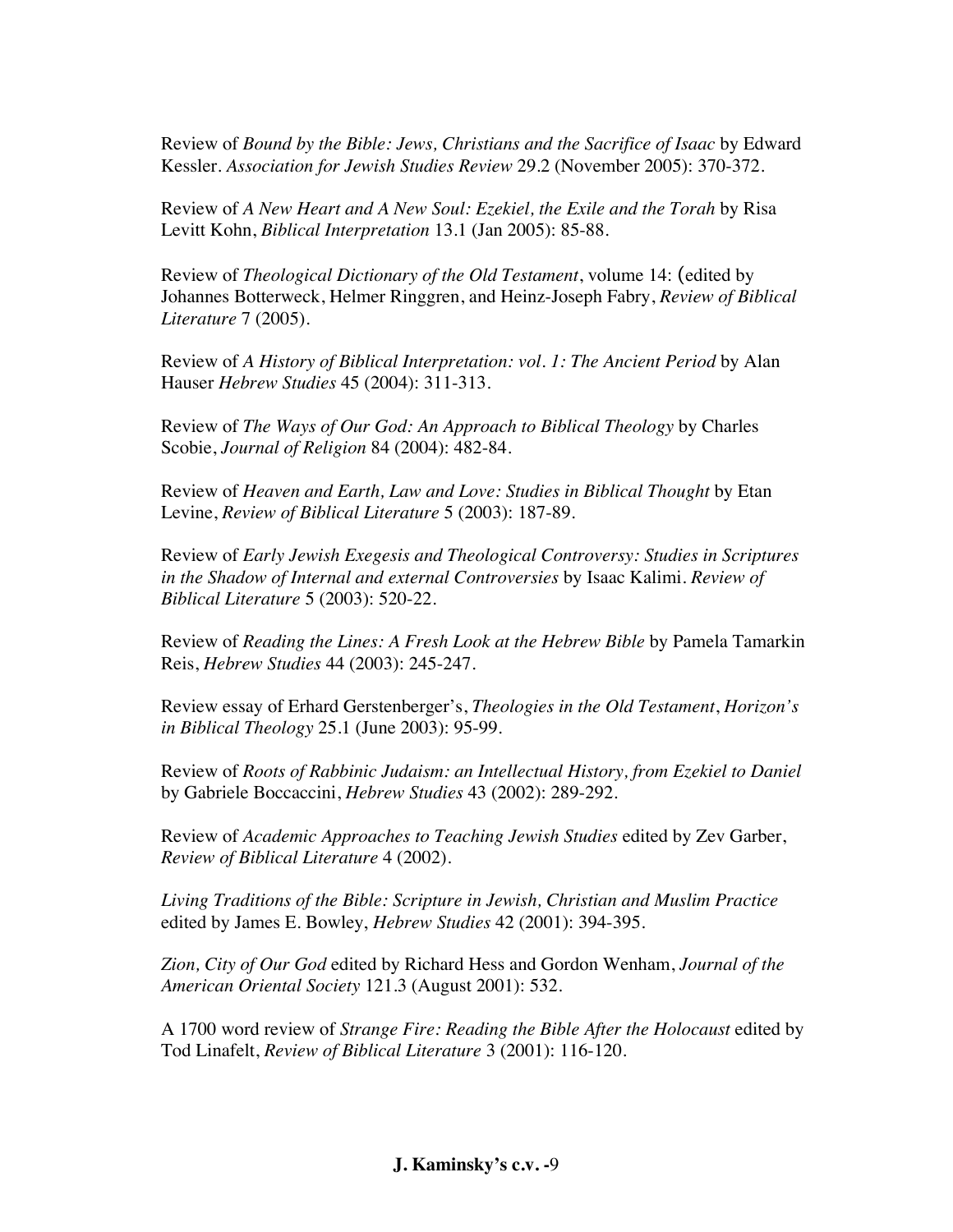*The Covenant Formula: An Exegetical and Theological Investigation* by Rolf Rendtorff, *Journal of Religion* 80:3 (July 2000): 485-86.

A 2500 word review of *Theology of the Old Testament: Testimony, Dispute, Advocacy* by Walter Brueggemann, *Review of Biblical Literature* 1 (1999): 1-6.

*Joshua: a commentary* by Richard D. Nelson, *Gettysburg Lutheran Seminary Bulletin* 78.3 (Summer 1998): 55-56.

*Janus Parallelism in the Book of Job* by Scott B. Noegel, *AJS Review* 23:1 (1998): 110-112.

*Anti-Judaism and Early Christian Identity: A Critique of the Scholarly Consensus* by Miriam S. Taylor, *Church History* 66 (June 1997): 303.

*The Disappearance of God: A Reverent Investigation of Three Divine Mysteries* by Richard Elliott Friedman, *Journal of Religion* 77.2 (April 1997): 311-313.

*The Image of Bar Kokhba in Traditional Jewish Literature: False Messiah and National Hero* by Richard G. Marks, *Jewish Political Studies Review* 9 (Spring 1997): 123-124.

*Religion and Politics in the Ancient Near East* edited by Adele Berlin, *IOUDAIOS Review* (Posted: Winter 1997).

*The Election of Israel: The Idea of the Chosen People* by David Novak, *The Cresset* 59.3 (Winter 1996): 33-34.

*The Jews Among Pagans and Christians: In the Roman Empire* edited by Judith Lieu, John North and Tessa Rajak, *Church History* (December 1995): 642-643.

*Seeking Ezekiel: Text and Psychology* by David Halperin, *Journal of Religion* 75.3 (July 1995): 405-406.

*Prologue to History: The Yahwist as Historian in Genesis* by John Van Seters, *Journal of Biblical Literature* 114 (Spring 1995): 127-128.

A 1600 word review of *Autonomy and Judaism: The Individual and the Community in Jewish Political Thought* edited by Daniel H. Frank, *Jewish Political Studies Review* 6 (Fall 1994): 218-222.

*War in the Hebrew Bible: A Study of the Ethics of Violence* by Susan Niditch, *Journal of Religion* 74 (July 1994): 381-382.

*Disinheriting The Jews: Abraham in Early Christian Controversy* by Jeffrey S. Siker, *Church History* 63.1 (March 1994): 82-83.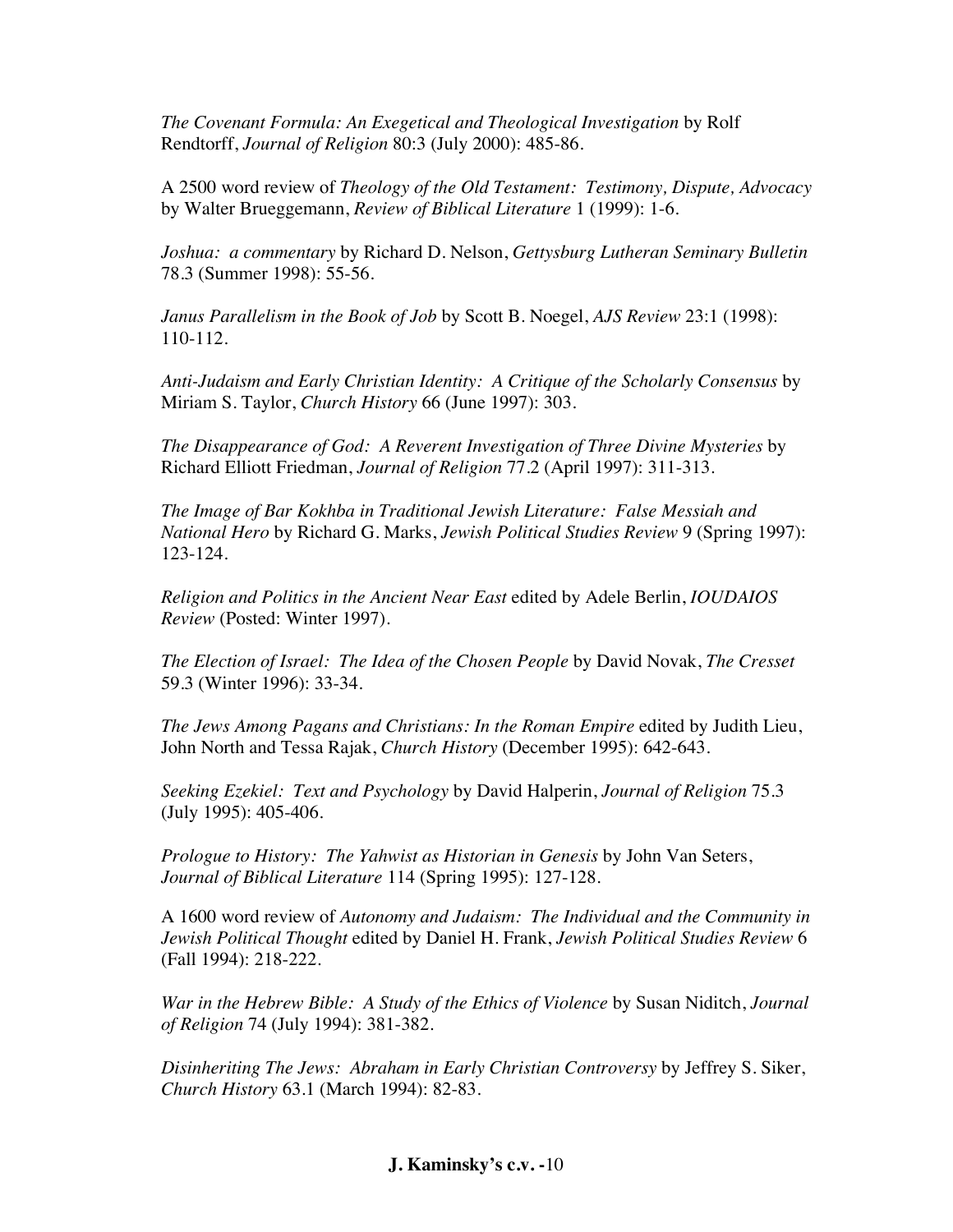*Four Approaches to the Psalms* by Uriel Simon, *Critical Review of Books in Religion* (1994): 437-439.

*Job The Silent* by Bruce Zuckerman, *AJS Review* 18 (Fall 1993): 293-296.

*The Pentateuch: An Introduction to the First Five Books of the Bible* by Joseph Blenkinsopp, *Cross Currents* 43 (Fall 1993): 410-411.

*The Midrash on Proverbs*. Translated from the Hebrew with an introduction and annotations by Burton L. Visotzky, *Critical Review of Books in Religion* (1993): 440- 441.

*Amos of Israel: A New Interpretation* by Stanley N. Rosenbaum, *Journal of Religion* 72 (April 1992): 277-278.

*Heilsgeschichte as a Model for Biblical Theology* by Robert Gnuse, *Journal of Religion* 71 (April 1991): 255-256.

*The Living Psalms* by Claus Westermann, *Journal of Religion* 71 (April 1991): 256- 257.

*Essays on Biblical Method and Translation* by Edward Greenstein, *Critical Review of Books in Religion* (1991): 87-89.

*The First Historians: The Hebrew Bible and History* by Baruch Halpern, *Incognita* 1 (Fall 1990): 219-222.

*Poetry With A Purpose* by Harold Fisch, *Philosophy and Literature* 14 (April 1990): 213-214.

*The Scapegoat* by René Girard, *Incognita* 1 (Spring 1990): 106-108.

#### **BOOK NOTES-200 word reviews of the following works:**

Review of *Becoming diaspora Jews: behind the story of Elephantine* Karel van der Toorn. *Choice* Vol. 57.8 (April 2020).

Review of *Identity and Territory: Jewish perceptions of space in antiquity* by Eyal Ben Eliyahu. *Choice* Vol. 57.5 (January 2020).

Review of *Early Judaism: new insights and scholarship,* ed. by Frederick E. Greenspahn. *Choice* Vol. 56.5 (January 2019).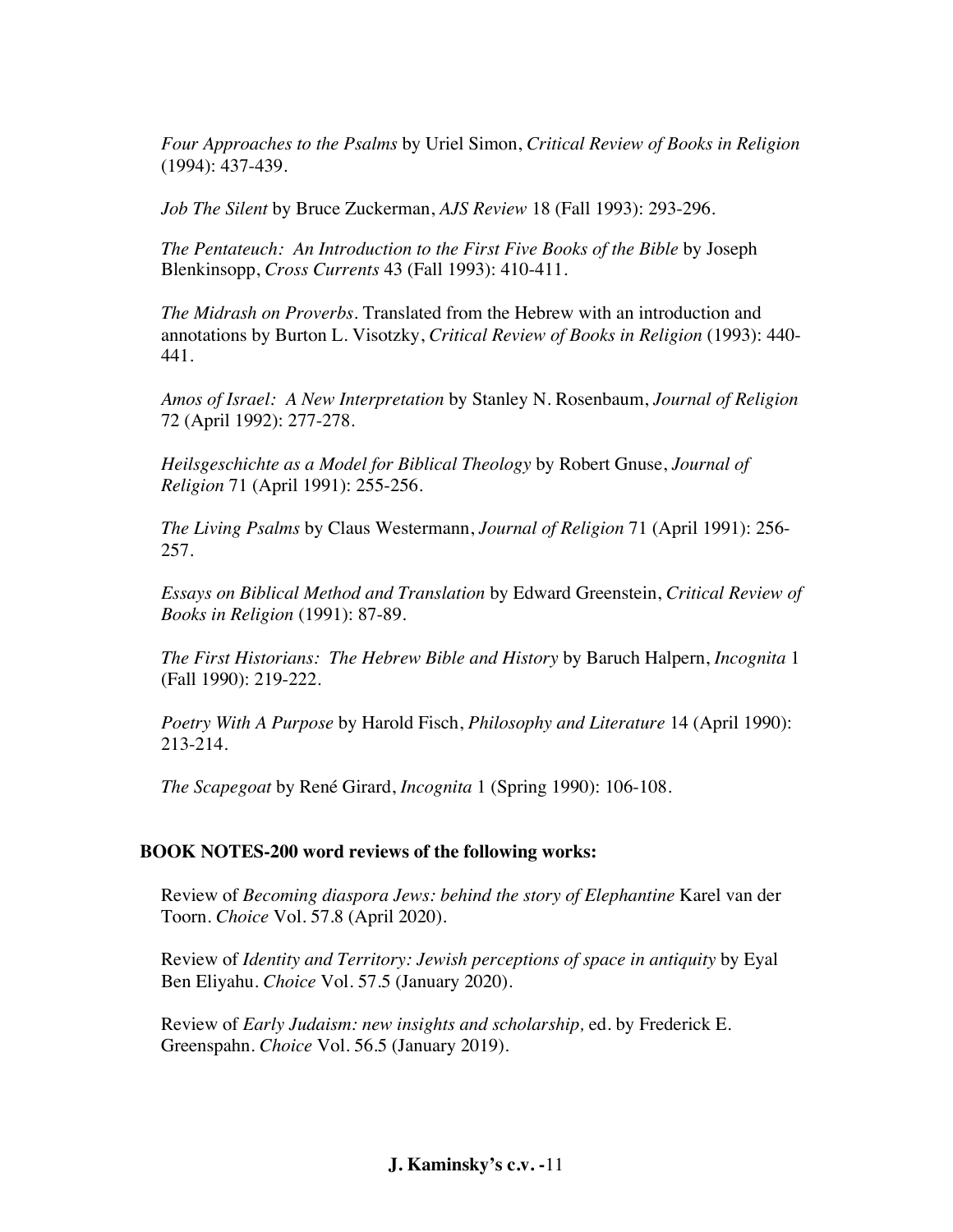Review of *Goy: Israel's multiple others and the birth of the gentile,* by Adi Ophir and Ishay Rosen-Zvi. *Choice* Vol. 56.5 (January 2019).

Review of Julia Watts Belser, *Rabbinic tales of destruction: sex, gender, and disability in the ruins of Jerusalem. Choice* 55.12 (August 2018).

Review of Mira Balberg, *Blood for thought: the reinvention of sacrifice in early rabbinic literature. Choice* 55.10 (June 2018).

Review of Mark Leuchter, *The Levites and the boundaries of Israelite identity. Choice* 55.5 (January 2018).

Review of Steven Fine's *The Menorah: from the Bible to Modern Israel. Choice* 54.9 (May 2017).

Review of Thomas Römer's, *The Invention of God. Choice* 53.9 (May 2016).

Review of Jeffrey Stackert, *A prophet like Moses: prophecy, law, and Israelite religion. Choice,* December 2014.

Review of Timothy H. Lim, *The formation of the Jewish canon, Choice,* April 2014.

Review of Joseph Blenkinsopp's, *David remembered: kingship and national identity in ancient Israel. Choice,* January 2014.

Review of Johanna Stiebert, *Fathers and daughters in the Hebrew Bible.* Oxford, 2013. *Choice,* November 2013.

Review of *The Legacy of Israel in Judah's Bible* by Daniel Fleming. *Choice*, May 2013.

Review of *Inheriting Abraham: the legacy of the patriarch in Judaism, Christianity, and Islam* by Jon D. Levenson. *Choice*, March 2013.

Review of *Holy war in Judaism: the fall and rise of a controversial idea* by of Reuven Firestone. *Choice*, December 2012.

Reviewed *A Short History of Jewish Ethics* by Alan Mittleman. *Choice*, July 2012.

Reviewed, *The Jewish Annotated New* Testament edited by AJ Levine. *Choice*, March 2012.

*Biblical history and Israel's past: the changing study of the Bible and history,* by Megan Bishop Moore and Brad E. Kelle. *Choice*, December 2011.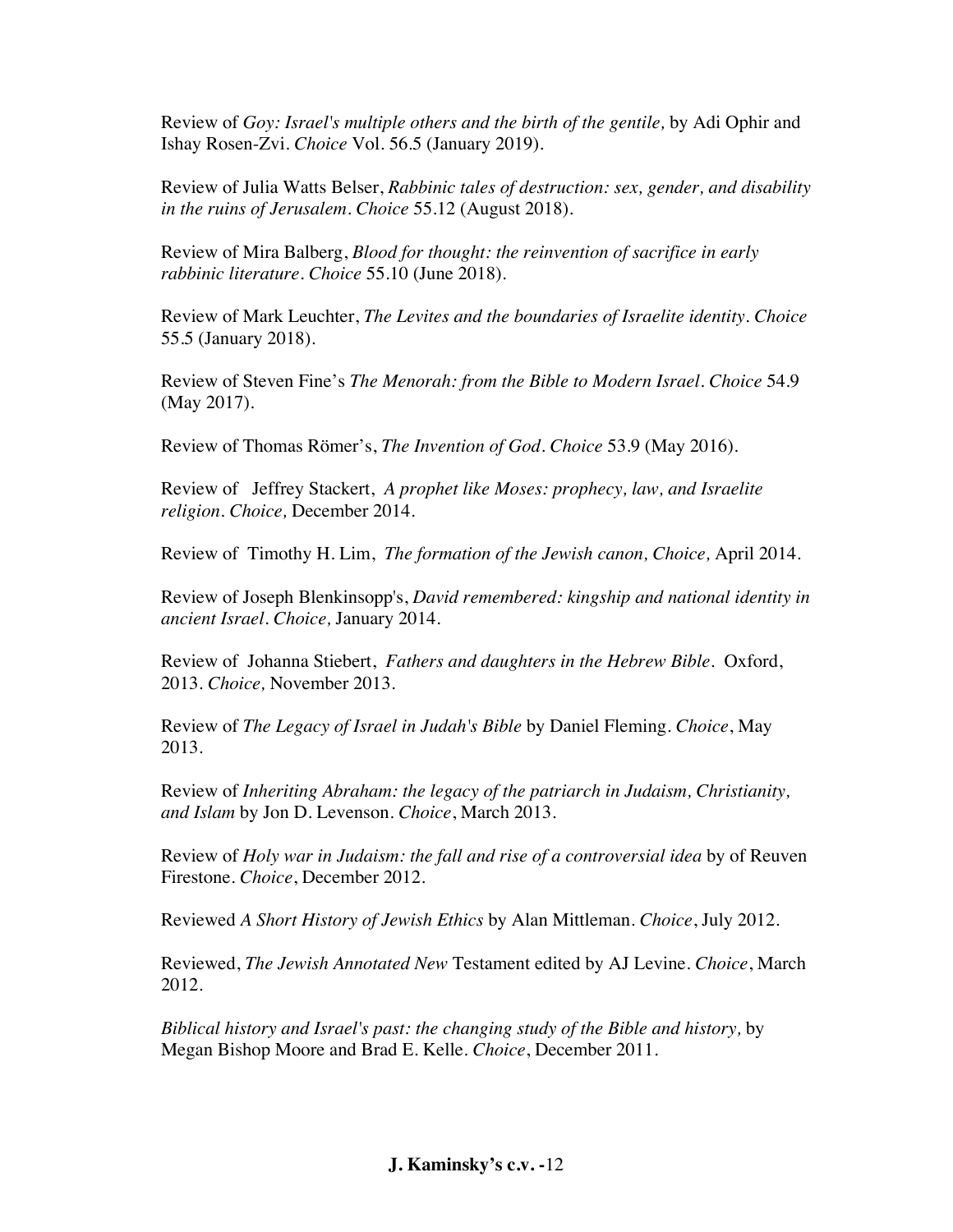*Witnesses for the Future: Philosophy and Messianism* by Pierre Bouretz. *Choice*, March 2011.

*Judaism: A Way of Being* by David Gelernter. *Choice* (March 2010).

*Contemporary American Judaism: Transformation and Renewal* by Dana Evan Kaplan, *Choice* (November 2009).

*Created Equal* by Joshua Berman. *Choice* (May 2009).

*Love thy Neighbor as thyself* by Lenn E. Goodman. *Choice* (September 2008).

*Scribal Culture and the Making of the Hebrew Bible* by Karel van der Toorn. *Choice* (September 2007).

*Why aren't Jewish Women Circumcised: Gender and Covenant in Judaism* by Shaye Cohen. *Choice* (April 2006).

*Traditions of the Rabbis from the era of the New Testament: v. 1: Prayer and Agriculture* by David Instone-Brewer, *Choice* (June 2005).

*How the Bible became a book: The Textualization of Ancient Israel* by William Schniedewind, *Choice* (Dec 2004).

*Gentile Impurities and Jewish Identities: Intermarriage and Conversion from the Bible to the Talmud* by Christine Hayes, *Choice* 41 (October 2003).

*Redeeming time: the wisdom of ancient Jewish and Christian festal calendars* by Bruce Chilton, *Choice* 40.9 (May 2003).

*The Prophetic Literature: An Introduction* by David Petersen, *Choice* 40.4 (December 2002).

*When a Jew Dies: The Ethnography of a bereaved Son* by Samuel Heilman, *Choice* 39.4 (December 2001).

*Hellenism in the Land of Israel* ed. by John J. Collins, *Choice* 39.4 (December 2001).

*The Blackwell Companion to Judaism* ed. by J. Neusner, *Choice* 38.10 (June 2001).

*Sacred Text, Secular Times* ed. by L. Greenspoon, *Choice* 38.3 (February 2001).

*Anti-Judaism and the Gospels* edited by William Farmer, *Choice* 37:6 (February 2000).

*The Beginnings of Jewishness* by Shaye J.D. Cohen, *Choice* 37:2 (October 1999).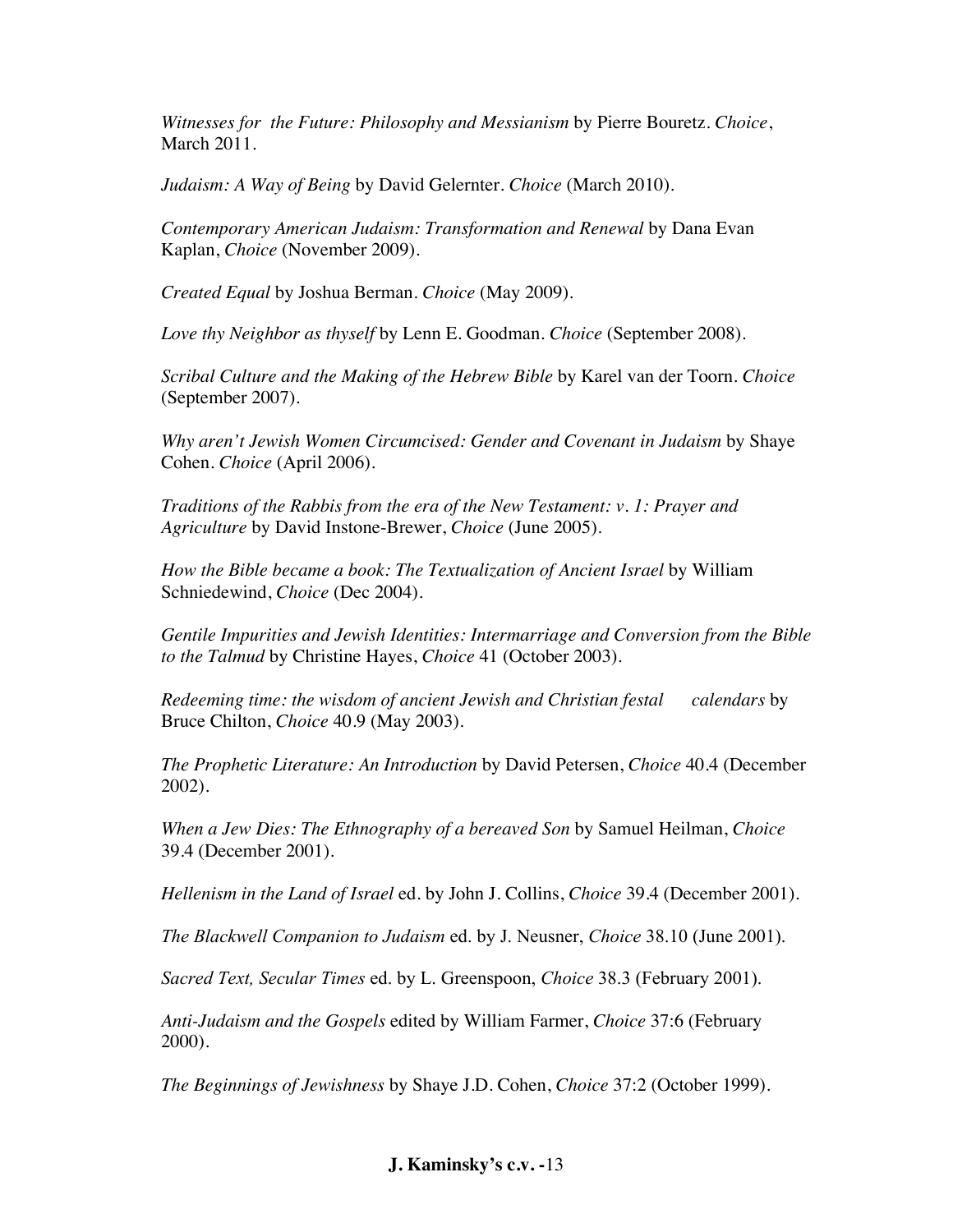*Judaism, Human Rights, and Human Values* by Lenn E. Goodman, *Choice* 37:1 (September 1999).

*Respecting the Wicked Child* by Mitchell Silver, *Choice* 36:9 (May 1999).

*Reasoning after Revelation* by Steven Kepnes, *Choice* 36:6 (February 1999).

*Education in Ancient Israel* by James Crenshaw, *Choice* 36:5 (January 1999).

*Heritage and Hellenism* by Erich Gruen, *Choice* 36:4 (December 1998).

*The Masorah of the Biblia Hebraica Stuttgartensia* by Page Kelley, *Choice* 36:3 (November 1998).

*The Bible and the Comic Vision* by William Whedbeee, *Choice* 36:3 (November 1998).

*"Who is a Jew?": conversations not conclusions* by Meryl Hyman, *Choice* 36:1 (September 1998).

Review of *Documents of Jewish Belief* Website, *Choice* 35, Supplement (Summer 1998).

*The Nations Know Thee Not* by Robert Goldenberg, *Choice* 35:11/12 (July/August 1998).

*Reading Prophetic Narratives* by Uriel Simon, *Choice* 35:8 (April 1998).

*The Bible as it Was* by James L. Kugel, *Choice* 35:7 (March 1998).

*History of Jewish Philosophy* edited by Daniel Frank and Oliver Leaman, *Choice* 34:9 (May 1997).

*Josephus: The Essential Works*. Translated and edited by Paul L. Maier, *Church History* 66 (March 1997): 185.

*Jewish Theology and Process Thought* edited by David Ray Griffin, *Choice* 34:1 (September 1996).

*The Evolution of a Revolution* by Jeffrey L. Seif, *Church History* 65 (June 1996): 333- 334.

*Jewish Identity in Modern Times: Leo Baeck and German Protestantism* by Walter Homolka, *Choice* 33 (April 1996).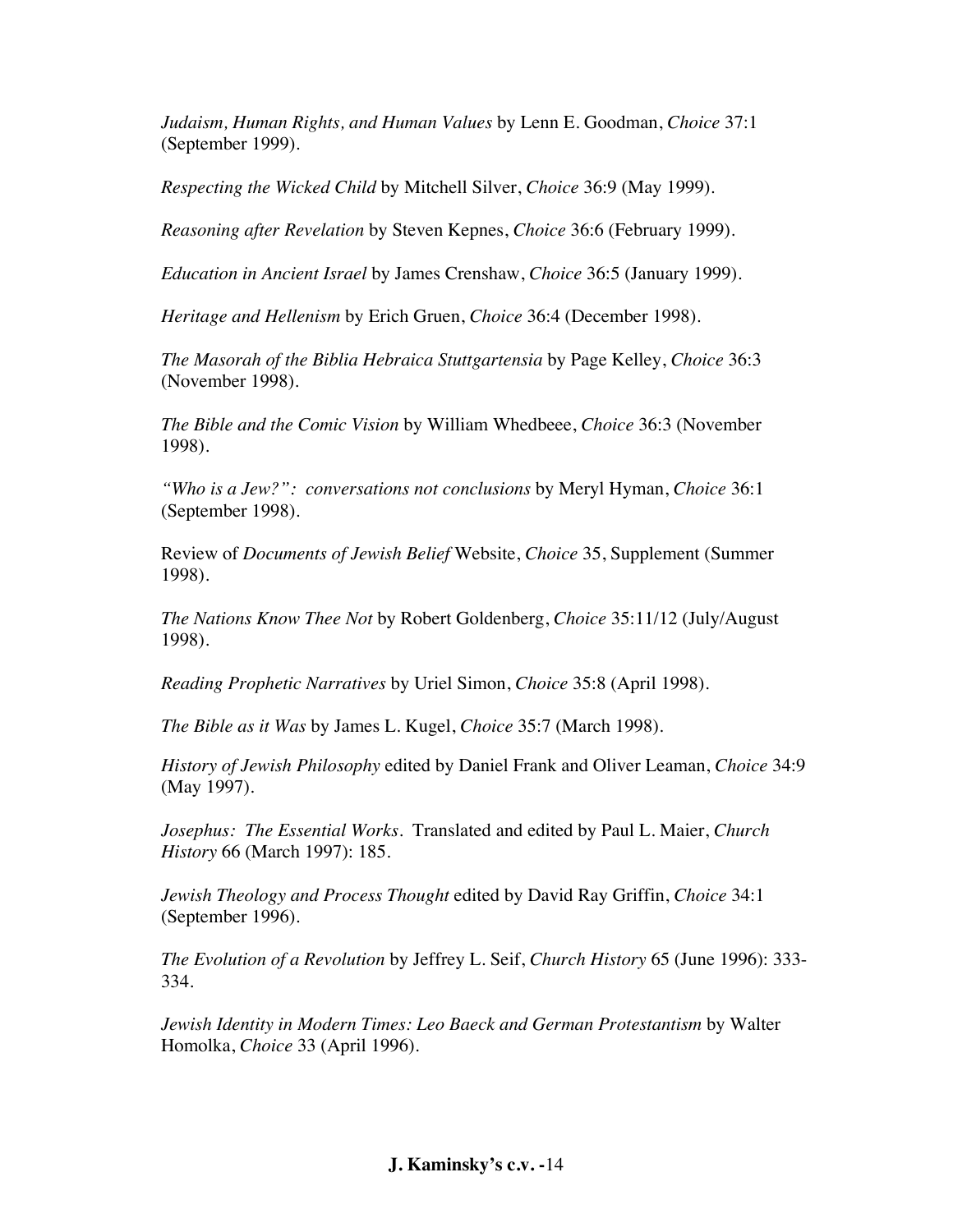*Evil and Suffering in Jewish Philosophy* by Oliver Leaman, *Choice* 33:5 (January 1996).

*Anti-Judaism in Feminist Religious Writings* by Katharina von Kellenbach, *Choice* 32:11/12 (July/August 1995).

*Sacred Places and Profane Spaces: Essays in the Geographics of Judaism, Christianity, and Islam* edited by Jamie Scott and Paul Simpson-Housley, *Church History* 64.2 (June 1995): 351.

*Jewish-Christian Encounters over the Centuries* edited by Marvin Perry and Frederick M. Schweitzer, *Choice* 32:8 (April 1995).

*The Refutation of The Christian Principles by Hasdai Crescas*. Translated with an Introduction and Notes by Daniel J. Lasker, *Church History* (Sept. 1994): 500.

# **WORKS IN PROGRESS OR PRESS**

*101 Bible verses that changed the World*

"Is there no balm in Gilead?: What the Hebrew Bible might contribute to contemporary discussions surrounding illness and death." This 7000 word essay has been accepted for publication by *Interpretation* and should appear in mid 2021.

"In Quest of a Coherent Portrait of Paul: A Rejoinder to Michael Bird'" forthcoming in *Harvard Theological Review,* likely in 2021. This is a co-authored 7500 word response to a critique that a recently published co-authored essay received from Michael Bird, a scholar of the New Testament. We are still waiting for editorial feedback but our response to Bird's essay and Bird's critique of our original essay are slated to be published together in a future issue.

A 10,000 word essay on the Hebrew Bible's election theology that I was solicited to author for *The T&T Clark Companion to Election.* Slated to appear in 2020.

I have completed and submitted a 7400 word essay titled, "Jewish Reflections on Universalism and Particularism in Genesis" that I was solicited to pen for *The Cambridge Companion to Genesis* which should appear in print by early 2020.

## **Scholarly Lectures and Other Profession Presentations:**

Wednesday Sept. 18, 2019. I spoke to 28 students in a course on Jewish/Christian/Islamic dialogue at Hartford Seminary on the theme of chosennness in the Bible.

April 28, 2019. I gave a talk on "The meaning of chosenness in the Bible" at Saint Peter's Episcopal Church in Cambridge.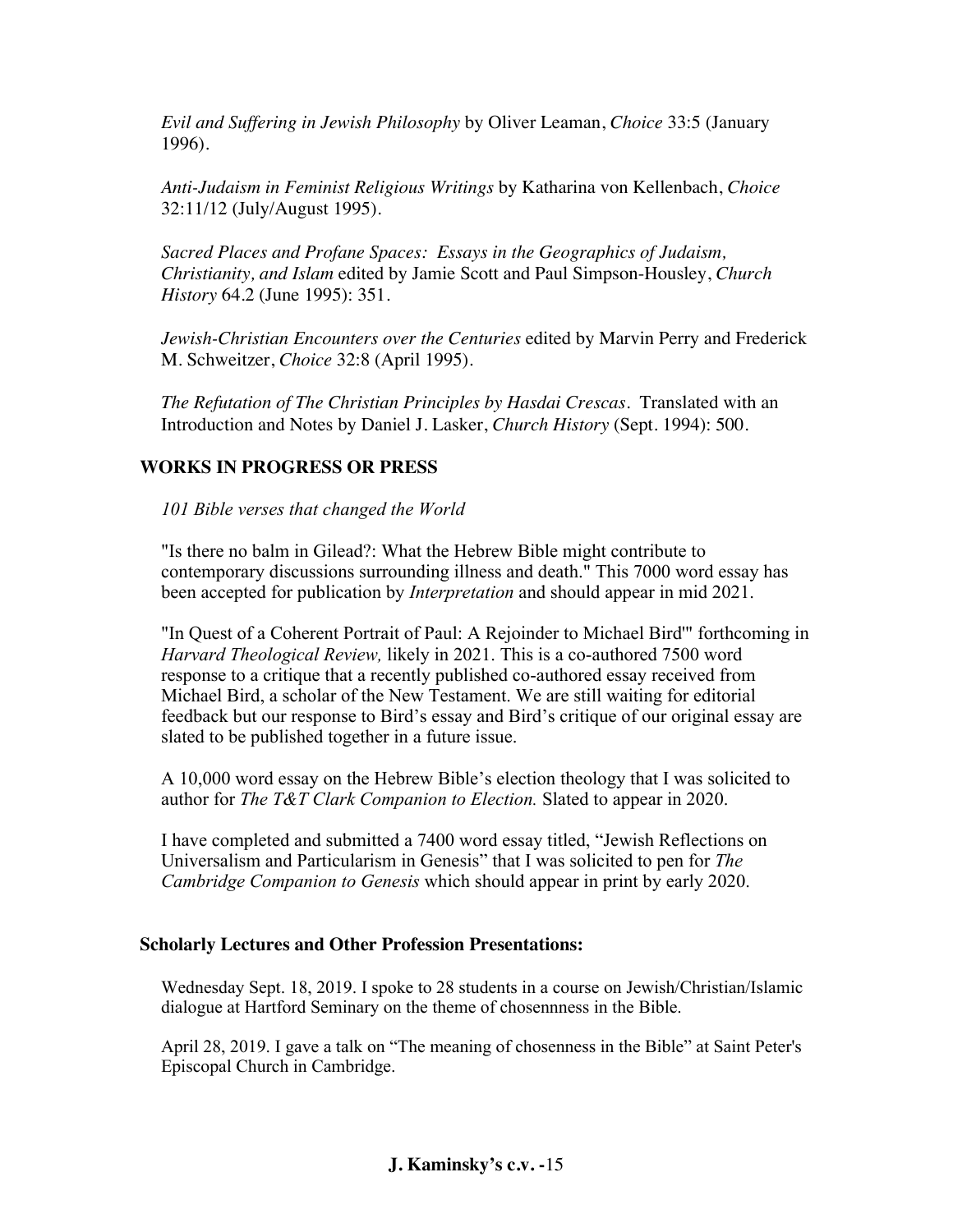March 14, 2019. I delivered a talk at Harvard University titled "Jewish reflections on universalism and particularism in Genesis."

January and February 2019. Taught a five session mini-course meeting on five Tuesday evenings at Congregation Bnai Israel in Northampton, MA titled: "Israel and the Other: Exploring Biblical Views of Non-Israelites."

October 8-9, 2018. I delivered a talk titled, "The meaning of Biblical chosenness" twice in St. Louis. On Oct.  $8<sup>th</sup>$  I spoke to an interfaith audience sponsored by the Jewish Federation of St. Louis and on Oct. 9<sup>th</sup> I spoke at St. Louis University.

On Sept. 23, 2018 I spoke at Hartford Seminary leading an intensive Sunday morning two hour program that included a lecture followed by a lengthy period of question and answer with a sizeable cadre of first year Jewish, Christian, and Muslim students at the seminary focusing on the topic of Election theology in the Bible and in Judaism more broadly.

May 16, 2018. I was one of two invited speakers at a mini-conference titled, "Recovering Faith and the Bible in the 21st Century," at Spurgeon's College, London, England. I delivered a talk titled: "'The Might of my Own Hand has Gotten me this Wealth": Reflections on Wealth and Poverty in the Hebrew Bible and Today." I also was part of a final panel discussion.

May 1, 2018. I delivered a paper titled: "'Is there no balm in Gilead?': What the Hebrew Bible might contribute to contemporary discussions surrounding illness and death" in the Old Testament Faculty and Graduate Student lecture series at Durham University.

April 23, 2018. I led a Faculty Seminar at the Protestant Theological Faculty of Charles University in Prague on "Universalism and Particularism in Genesis 1-11"

April 23, 2018. I delivered a public lecture delivered at Charles University in Prague titled: "Would you impugn My Justice?: A nuanced approach to the Hebrew Bible's Theology of Divine Recompense."

April 19th 2018. I delivered a talk to the Graduate Student Seminar at the Protestant Theological Faculty of the University of South Bohemia in České Budějovice entitled: "'Is there no balm in Gilead?': What the Hebrew Bible might contribute to contemporary discussions surrounding illness and death."

April 17, 2018. I delivered a public Lecture at the Protestant Theological Faculty of the University of South Bohemia in České Budějovice entitled: "Israel's Election Theology and the Problem of Violence against Others."

March 24-25, 2018. I served as a scholar in residence and delivered three talks to the congregants at Congregation Beth Sholom in San Francisco, CA." Laughing In The Face of Danger: Humor and Hope in the Bible," "Why do You hide Your face?':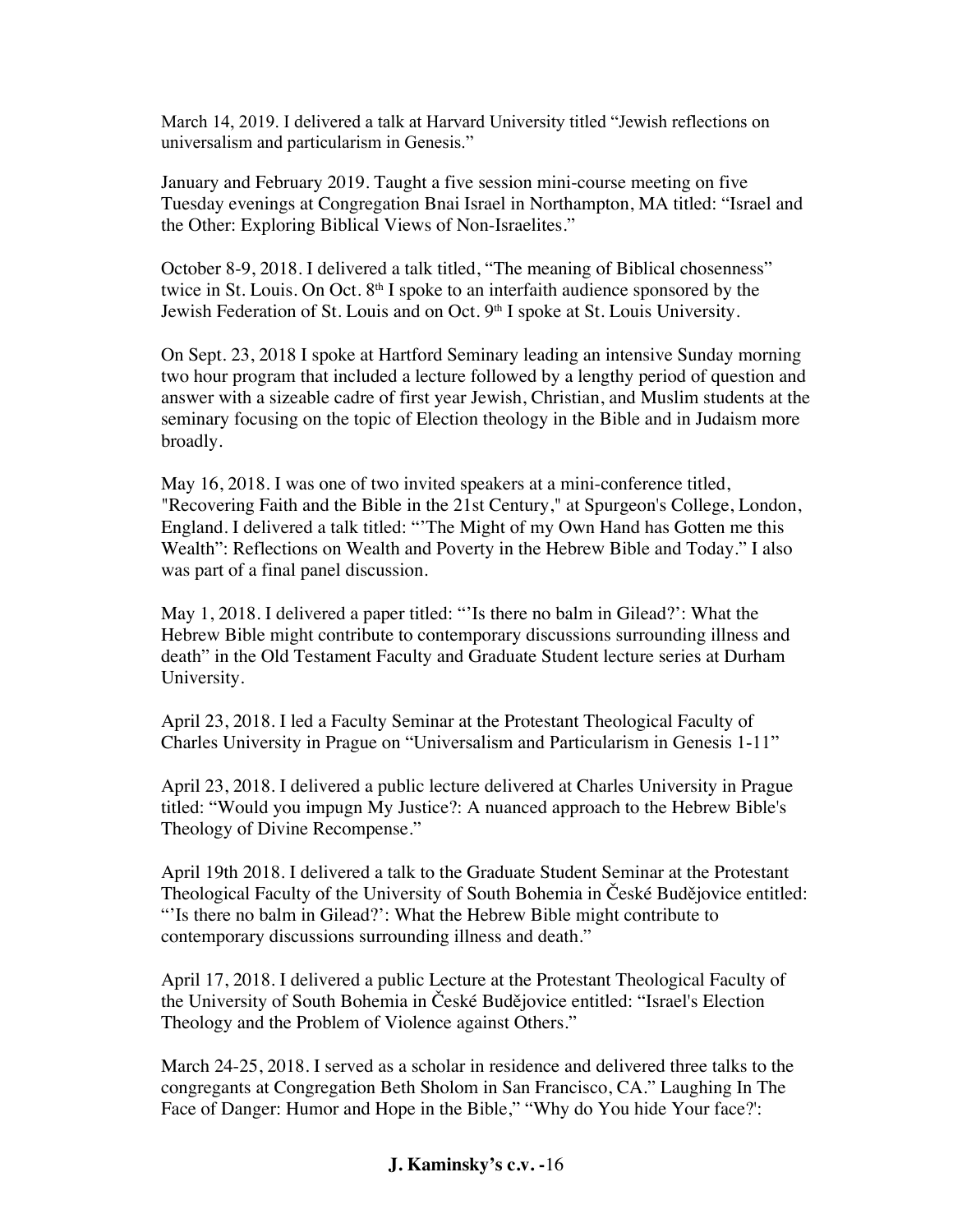Questioning God in the Psalms," "Is There No Balm Gilead?: Illness, Death, and Dying in the Bible and Today."

October 4, 2017. Lectured at Luther Seminary in St. Paul, Minnesota on "Election in Genesis and its resonance in rabbinic and New Testament texts."

November 21, 2016. Presented a panel response paper entitled "Some reflections on how the study of biblical humor might contribute to Jewish/Christian dialogue," in the Jewish-Christian Dialogue and Sacred Texts section at the annual Society of Biblical Literature conference in San Antonio, TX.

November 24, 2015. Public Lecture to students and faculty at UC Santa Cruz on the topic, "Does God Play Favorites?: A Dialogue on Chosenness."

November 2, 2015. Delivered a lecture entitled: "Would you Impugn My Justice: Reflections on the Hebrew's View of Reward and Punishment" upon receiving the Morningstar. Smith College.

February 18, 2015. I delivered the annual Albert and Vera List Fund for Jewish Studies Lecture entitled: "'Would You Impugn My Justice?': A Nuanced Approach to the Hebrew Bible's Theology of Divine Recompense" at Harvard University's Center for the Study of World Religions.

January  $16<sup>th</sup> - 18<sup>th</sup>$ , 2015 I was a keynote speaker at a gathering of Protestant clergy from across Germany who work on Jewish/Christian relations called: *Konferenz Landeskirchlicher Arbeitskreise Christen und Juden.* This year's gathering was called: *KLAK-Delegiertenversammlung 2015 "Partikularismus und Universalismus."* I delivered 3 talks. The first was on Friday night entitled: "The Hebrew Bible's Theology of Election and the Problem of Universalism." The second was on Saturday Jan. 17th in the morning and was titled: "Israel and 'the Other' in Late Biblical and Early Rabbinic Thought." The third talk was titled: "The Particularism of Israelite Universalism: Reflections on the Opening of Genesis." I was also on the closing panel discussion along with Dr. Deborah Weissman on Sunday Jan. 18th.

November 24, 2014. Delivered a talk entitled: "Did Job's Friends Get It All Wrong?: Recovering a Nuanced Understanding of Biblical Retribution," at the annual meeting of the Society of Biblical Literature in San Diego, CA.

June 9, 2014. I delivered a talk entitled "Exploring Election: Divine Chosenness and its implications in the Hebrew Bible" at Mater Dei Institute a college of Dublin City University in Dublin, Ireland.

June 5, 2014. I delivered a talk entitled "The Particularism of Israelite Universalism: Reflections on the Opening of Genesis" for a joint meeting of the Jewish Studies and Old Testament Seminars at Durham University.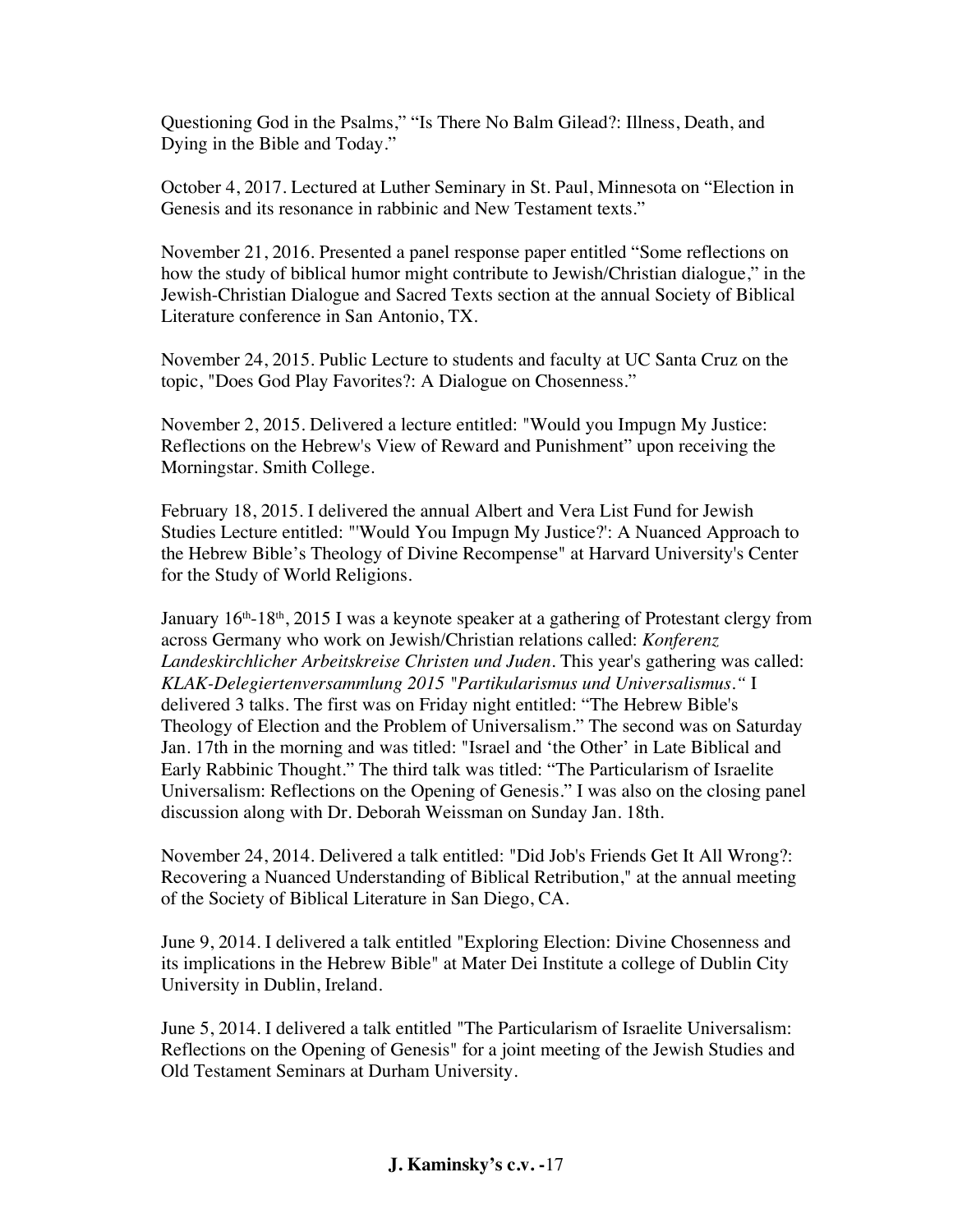May 14, 2014. I delivered a talk entitled 'Would you impugn My Justice? Overlooked nuances in the Hebrew Bible's theology of divine reward and punishment at Cambridge University in the UK.

May 6, 2014. I delivered a talk entitled: "Reflections on the biblical understanding of divine reward and punishment" at Durham University in the UK.

March 21-22, 2014. I delivered three talks at Congregation Beth Israel in Vancouver, Canada. These included a talk on the weekly Torah portion reflecting on Leviticus 9- 11, a talk titled "God Has brought me Laughter: Humour in the Tanakh" and a talk called "Does God Play Favorites?: The Meaning of Chosenness in the Bible."

March 20, 2014. Lectured on the topic "Does the Bible Promote Violence?" at the University of British Columbia.

November 24, 2013. Presented a "Review of Walter Moberly's Old Testament Theology" in the Theological Interpretation of Scripture Section of the Society of Biblical Literature in Baltimore, MD.

November 23, 2013. Presented "Reflections on Jon Levenson's Contributions to the field of Biblical Studies" in the Jewish/Christian Dailogue ad Sacred Texts Section of the Society of Biblical Literature in Baltimore, MD.

November 8, 2013. Invited by the Program in Jewish Studies to deliver a paid lecture to University of Virginia faculty and undergraduate students entitled: "God Has Brought Me Laughter: Exploring Humor in the Tanakh".

November 7, 2013. Invited by the Judaism and Christianity in Antiquity area to deliver a paid lecture to University of Virginia faculty and graduate students entitled: "The Language of Divine Retribution in the Hebrew Bible".

October 4, 2013. Presented a lecture on Rabbinic Midrash to 175 students in the MA Old Testament survey course at Duke Divinity School.

October 24, 2013, I delivered a talk entitled "Reflections on the Language of Divine Reward and Punishment in the Hebrew Bible" to faculty and PhD students at Duke University.

April 14, 2013. I delivered a lecture entitled: "Does God Play Favorites: The Meaning of Chosenness in the Bible," to the Temple Emanuel Brotherhood.

April 12, 2013, I delivered the Earl S. Stone Interfaith Clergy Institute lecture entitled: "Sibling Rivals: Divine Election in Judaism and Christianity," to approximately 40 Jewish and Christian clergy from across the Denver area.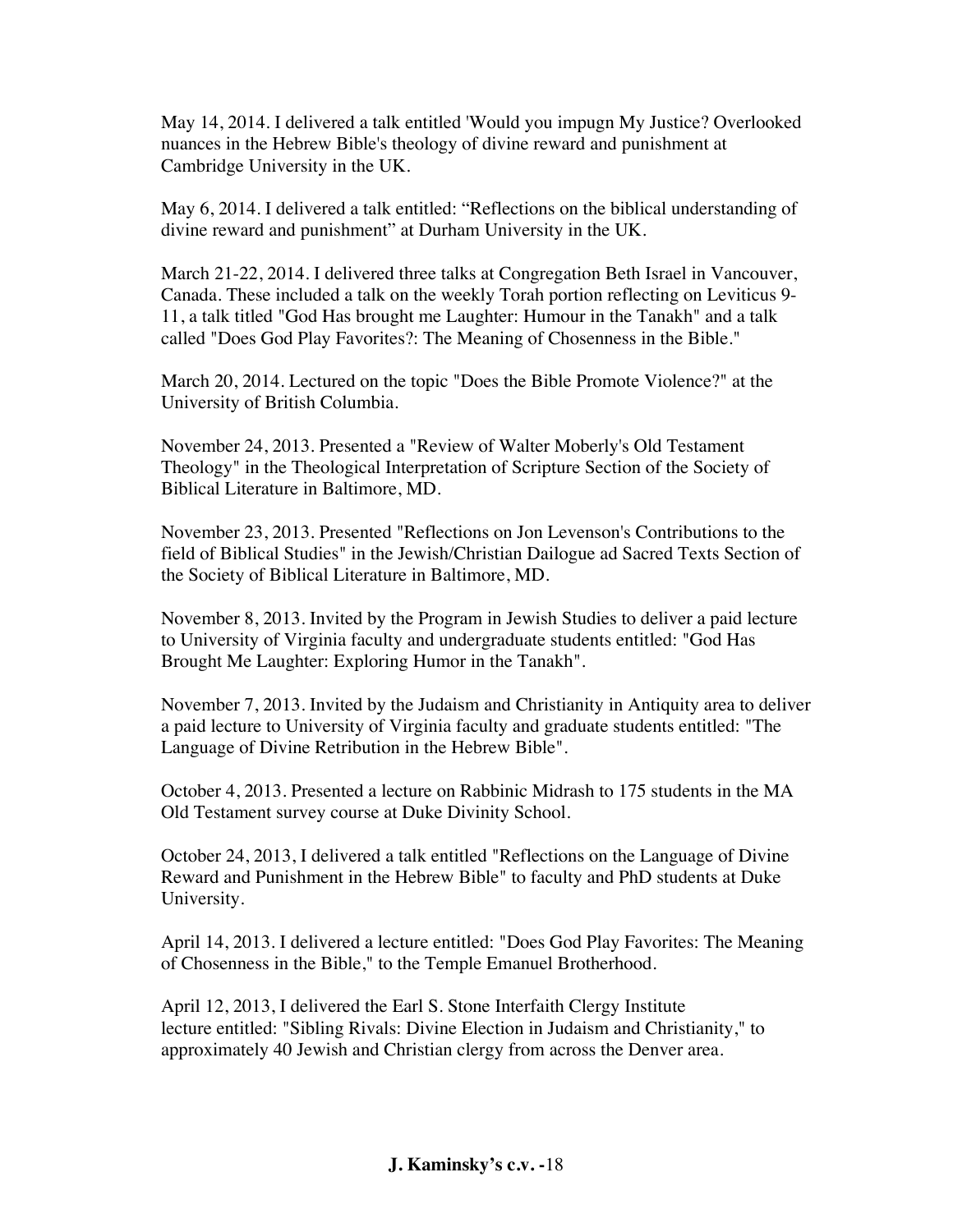April 11, 2013, Delivered a public for the Torah on the Town series at LEON Gallery in Denver, CO on "God Has Brought Me Laughter: Humor in the Tanakh."

November 18, 2012. Was one of 5 panelists discussing Marvin Sweeney's work in Jewish Biblical Theology at the annual Society of biblical Literature conference in Chicago.

April 27, 2012. I was 1 of 8 consultants/panelists from across the USA invited to speak at a 1 day conference at the University of Chicago entitled: "Teaching at Liberal Arts Colleges". We met with administrators during the morning and from lunch until dinner we participated in several different panels speaking to graduate students from across the university community about the nature of liberal arts colleges and how Chicago graduate students might shape their teaching and research experience to be competitive for jobs at liberal arts institutions.

November 19, 2011. Presented a scholarly paper at the annual Society of Biblical Literature conference in San Francisco, CA entitled: "Genesis 1-11: Reflections on the Theological Dimensions of the Opening of Genesis,"

March 14, 2011, Large public lecture at Kansas University entitled: "Does God Play Favorites?: The Idea of the Chosen in the Hebrew Bible."

August 13, 2010. Gave a 3 hour paper and question and answer session to the elite Colloquium on Biblical Research, Princeton, NJ on the topic: "Can Election be Forfeited?"

June 10, 2010. Co-Presented a 22,000 word extract from my forthcoming new coauthored *The Torah: A Beginners Guide* to faculty and graduate students in the Jewish Studies Seminar at Durham University.

April 27, 2010. Lecture entitled: "Reflections on some associative textual links in the Book of Judges," presented to the Old Testament Seminar at Durham University.

March 19, 2010. Lecture entitled, "The Hebrew Bible's Theology of Election and the Problem of Universalism" delivered to faculty and graduate students in the Jewish Studies Seminar at Durham University.

March 15, 2010. Presented a paper entitled "The Theology of Genesis" to the Old Testament Seminar at St. Andrews University in Scotland.

January 21, 2010. Public Lecture at UCLA entitled: "Does God Play Favorites?: The Idea of the Chosen in the Hebrew Bible."

November 21, 2009. Society of Biblical Literature Conference, New Orleans, LA. Presented a paper entitled: "The Hebrew Bible's Theology of Election and the Problem of Universalism" in the Christian Theology and The Bible section.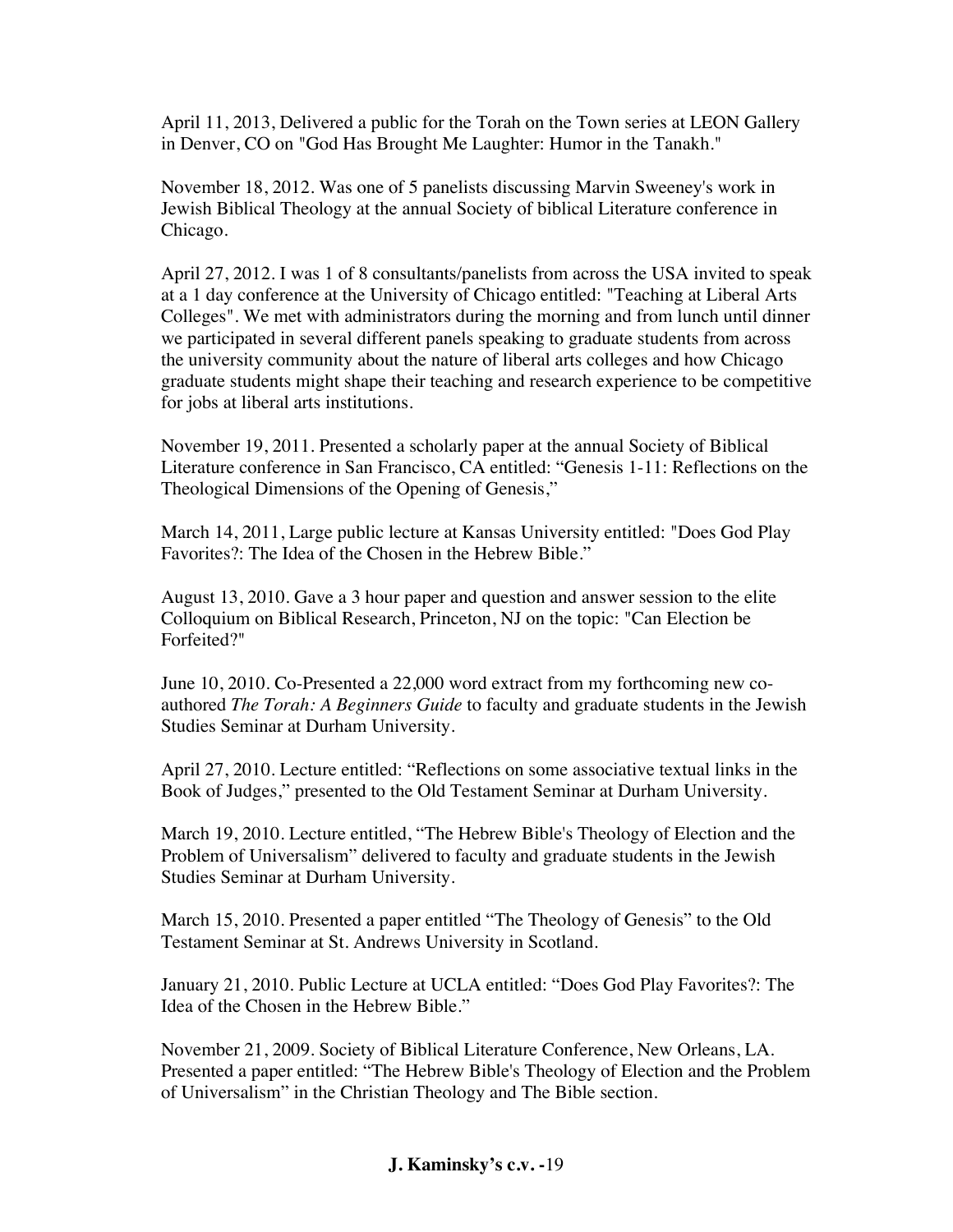October 29, 2009. Delivered a lecture at Dorshei Tzedek Synagogue in Newton, MA entitled: "Does God Play Favorites: A Dialogue on Chosenness."

October 21, 2009. Invited to Skidmore College to lecture on: "Envisioning the Other: Does the Bible Promote Intolerance?"

October 12, 2009. Invited speaker at the University of Minnesota's Center for Jewish Studies Sixth Annual Community Lecture Series. Delivered a talk to a large public audience entitled: Sibling Rivals: Israel's Chosenness and Jewish/Christian Understanding.

August 12-14, 2009. Invited speaker and participant in a conference at the Alfried Krupp Wissenschaftskolleg in Greifswald, Germany focused on the theme: "Beyond Biblical Theologies." I delivered a talk entitled: "The Hebrew Bible's Theology of Election and the Problem of Universalism."

March 27, 2009. Delivered the Plenary address entitled, "Israel and the Other in Late Biblical and Early Rabbinic Thought" at the Upper Midwest Regional AAR/SBL in St. Paul, MN.

January 9-10, 2009. Invited scholar at Congregation Bnai Israel, Northampton, MA. Delivered two talks on the biblical, rabbinic, and early Christian conceptions of chosenness.

December 13-14, 2008. Scholar-in-residence for Congregation Rish Pinah, Westchester, NY. Delivered three talks on aspects of Jewish chosenness and its relevance for Jewish/Christian dialogue today.

November 24, 2008. Participated in a panel review of Julia O'Brien's *Challenging Prophetic Metaphor.* Society of Biblical Literature annual meeting, Boston, MA.

April 5<sup>th</sup>, 2008. "Israel and the Other in Late Biblical and Early Rabbinic Thought" presented at a conference titled "The Other in Second Temple Judaism" Amherst College.

March 15, 2008. Guest Speaker at Temple Aliyah in Boston, MA. Spoke on the problem of biblical violence.

November  $19<sup>th</sup>$ , 2007. Responded to 5 scholarly critiques of my new book at the annual Society of Biblical Literature conference, San Diego, CA.

November 19<sup>th</sup>, 2006. Co-presented "God of all the World: Universalism and Developing Monotheism in Isaiah 40-66." Israelite Prophetic Literature Section of the SBL in Washington DC.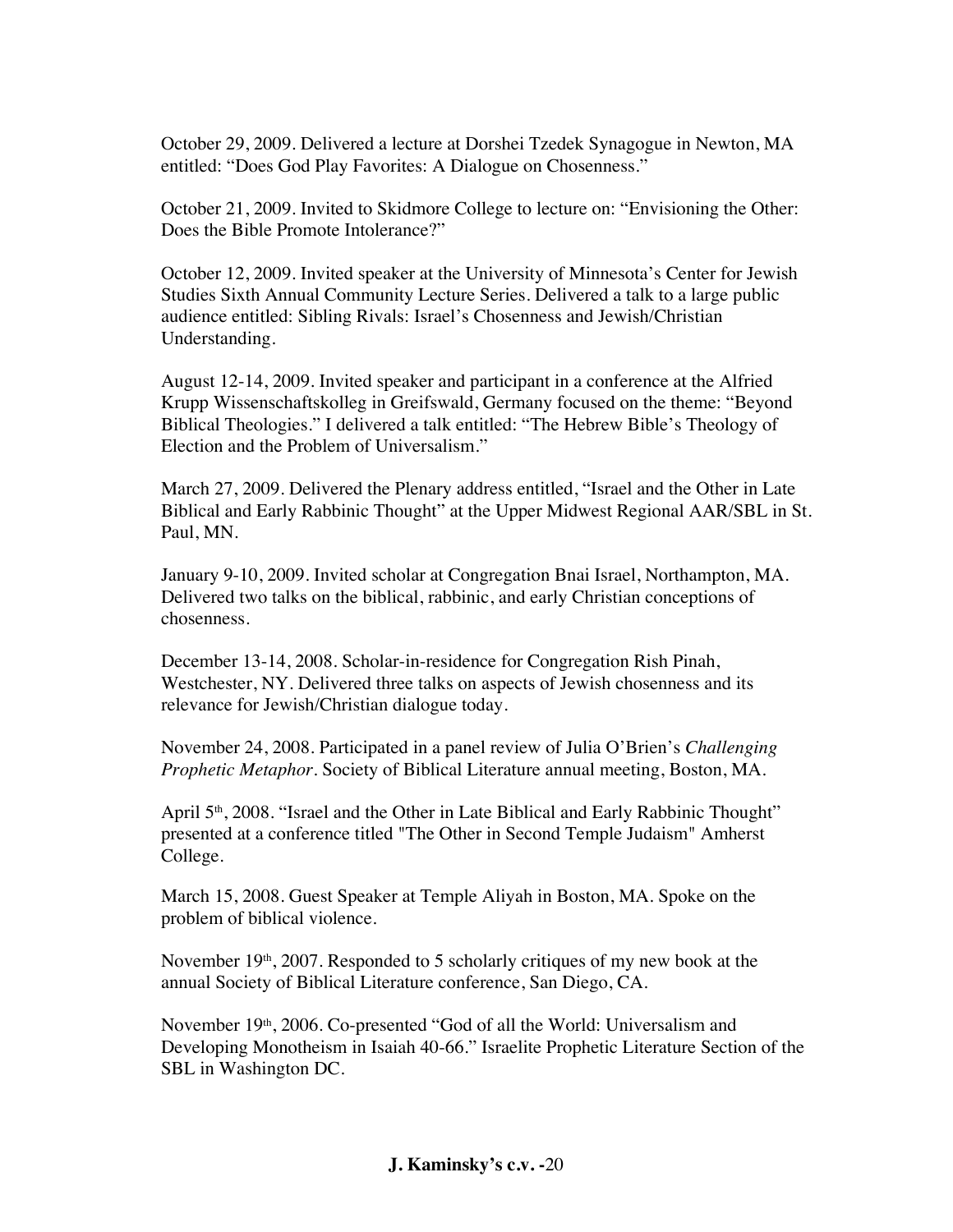October 20-22, 2006. Scholar-in-residence at Temple Albert, Albuquerque, New Mexico. Presented 3 talks on Jewish Chosenness as well as a formal lecture on "the Roots of *Gemilut Chasidim* (acts of lovingkindness).

October 19, 2006. Invited to present "Sibling Rivals: Jewish and Christian Understandings of the Chosen People," at the University of New Mexico. This included a lecture followed by a faculty and clergy seminar which I led. The event was funded by Nexus: Religion and the Public University.

May 9, 2006. Presented a paper entitled "Prophecy and Election" Durham University, England.

May 2, 2006. Presented a paper entitled "New Testament and Rabbinic Views of Election" Oxford University, England.

April 25, 2006. Presented a paper entitled "Promise and Covenant" Durham University, England.

March 17, 2006. Presented a paper entitled "New Testament and Rabbinic Views of Election" Durham University, England.

March 9, 2006. March 17, 2006. Presented a paper entitled "New Testament and Rabbinic Views of Election" Trinity College Dublin, Ireland.

November 20, 2005. Organized and chaired a special panel on election theology in ancient Judaism in which I also delivered a response to papers by Walter Moberly and Rolf Rendtorff on ancient Israel's election theology. SBL, Philadelphia, PA.

May 17-20, 2005. Delivered an invited conference lecture entitled "A Light to the Nations?: Was there Mission and or Conversion in the Hebrew Bible," for a conference called A Covenant to the People, a Light to the Nations: Universalism, Exceptionalism, and the Problem of Chosenness in Jewish Thought held at McMaster University.

May 17-20, 2005**.** Led a pre-conference Graduate Colloquium on the ancient Judaic material surrounding questions of mission and conversion at McMaster University.

November 2004, delivered a paper entitled: "Election and Otherness: Reflections on Identity in Biblical and Rabbinic Thought" for the Judaisms and Hinduisms Section at the Annual American Academy of Religion Conference, San Antonio, TX.

November 22-26, 2002. Presented a paper responding to Erhard Gerstenberger's, *Theologies in the Old Testament* for the Theology of the Hebrew Scriptures Section of the annual AAR/SBL meeting in Toronto, ON.

February 28, 2002. "The Chosen: Election in the Bible." Guest Lecturer for the Religion Dept., Middlebury College, Middlebury, VT.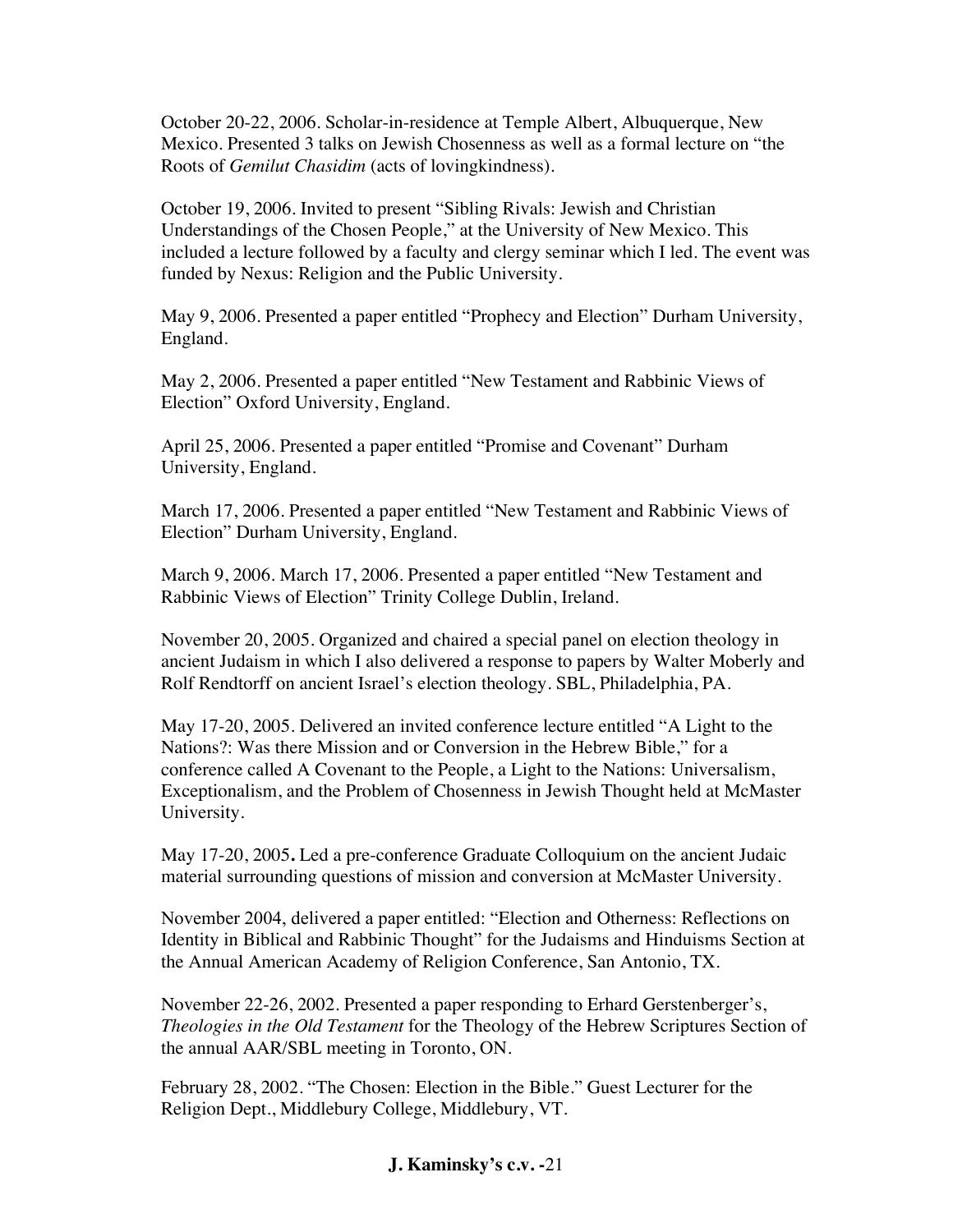February 15-17, 2002. Taught three intensive sessions entitled: "Priests, Prophets and Politicos: Leadership in Ancient Judaism." Scholar in Residence for Winter Retreat for Congregation Albert in Sante Fe, NM.

January 14, 2002. "Everyone Who Hears will Laugh with Me: Isaac as a Humorous Figure." Miami University, Oxford, Ohio. Invited as Dept. of Comparative Religion special lecturer in honor of the retirement of my undergraduate advisor, Harold O. Forshey.

November 29, 2001. Guest Lectured on Election in The Hebrew Bible. Prof. Bruce McCormack's course on election, Princeton Theological Seminary, Princeton, NJ.

November 19, 2001. Chaired the Theology of the Hebrew Scriptures Section. Annual AAR/SBL meeting in Denver, CO. Solicited papers, organized, and chaired panel.

November 17, 2001. "The Concept of Election and Second Isaiah: Recent Literature." Solicited presentation for the Israelite Prophetic Literature Section special session entitled "The Nebiim meet the Old Testament Prophets." Annual AAR/SBL meeting in Denver, CO.

November 8, 2001. "Can the Bible be Funny?: A New Look at Isaac." Guest Lecturer for the Religion Dept., Swarthmore College, Swarthmore, PA.

October 17, 2001. "Sibling Rivalry in Genesis." Center of Theological Inquiry, Princeton, NJ.

October 16, 2001. "The Concept of Election and Second Isaiah: Recent Literature." The Tanakh working group, Princeton Theological Seminary, Princeton, NJ.

The annual AAR/SBL meeting in Nashville, TN November 18-21, 2000. Solicited papers, organized and chaired a panel in the Theology of the Hebrew Scriptures Section.

November 20-23, 1999. The annual AAR/SBL meeting in Boston, MA. Solicited papers for, organized and chaired a panel in the Theology of the Hebrew Scriptures Section.

November 21-24, 1998. Panelist in the Theology of Hebrew Scriptures Section. Theme: Discussion of *Theology of the Old Testament* by Walter Brueggemann. Annual AAR/ SBL meeting in Orlando, FL. Also chaired a panel on a different day.

December 23, 1997. "Humor and the Theology of Hope in Genesis: Isaac as a Humorous Figure." Delivered at the AJS in Boston, MA.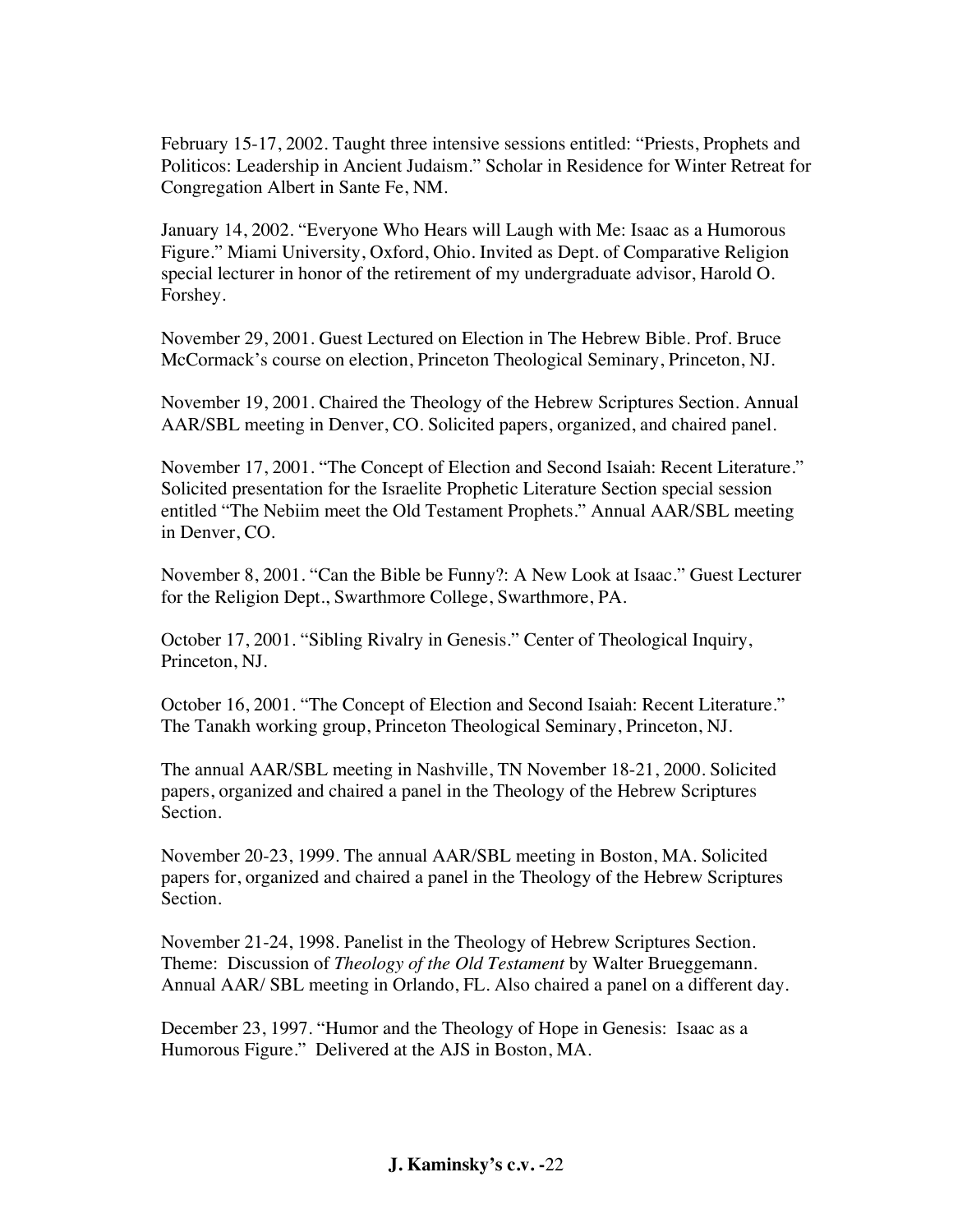November 22-25, 1997. Panelist in the Theology of Hebrew Scriptures Section. Theme: Discussion of *The Task of Old Testament Theology* by Rolf P. Knierim. Annual AAR/SBL meeting in San Francisco, CA.

April 4-5, 1997. Panelist in a session entitled "Teaching Introductory Bible Courses." The Upper Midwest Regional AAR/SBL.

October 9, 1996. "The Individual's Relationship to the Community in Ancient Israel: A New Look at Joshua 7." The Aaron Aronov Chair of Judaic Studies Fall Lecture Series at the University of Alabama.

September 23, 1996. Public Lecture entitled "Repentance: What Might it be Like?" Delivered at Temple Israel, Minneapolis, Minnesota.

April 12-13, 1996. Panelist in a session entitled "Post-Holocaust Theology: Necessary or Not?" Also a panelist in a session discussing *Reading from this Place* edited by Tolbert and Segovia. The Upper Midwest Regional AAR/SBL.

November 19, 1995. "Individualism Versus Communal Responsibility: Justice or Mercy." Delivered at the annual AAR/SBL in Philadelphia.

October 25, 1995. "Jewish Folklore and the Jewish-Christian Dialogue." Delivered at the Midwest Jewish Studies Association in St. Paul, MN.

October 4, 1995. Public Lecture "The Book of Jonah" at Temple Israel, Minneapolis, Minnesota.

April 21, 1995. "Isaac as a Humorous Figure." Delivered at the Midwest Regional AAR/SBL in St. Paul, MN.

November 22, 1994. "Joshua 7: A Reassessment of Israelite Conceptions of Corporate Punishment." Delivered at the Annual AAR/SBL in Chicago.

November 8th and 15th, 1992. "Prophecy in Ancient Israel." A series of two lectures delivered at Congregation B'nai Tikvah, Deerfield, IL.

July 17, 1990. "The Individual's Relationship to Society in Ancient Israel." The Marion Green Memorial Lecture at Rodfei Zedek Synagogue in Chicago, IL.

November 28, 1990. "Rabbinic Judaism and its Hermeneutical Techniques." Formal Lecture at the University of Chicago Divinity School. Delivered again in December 1991.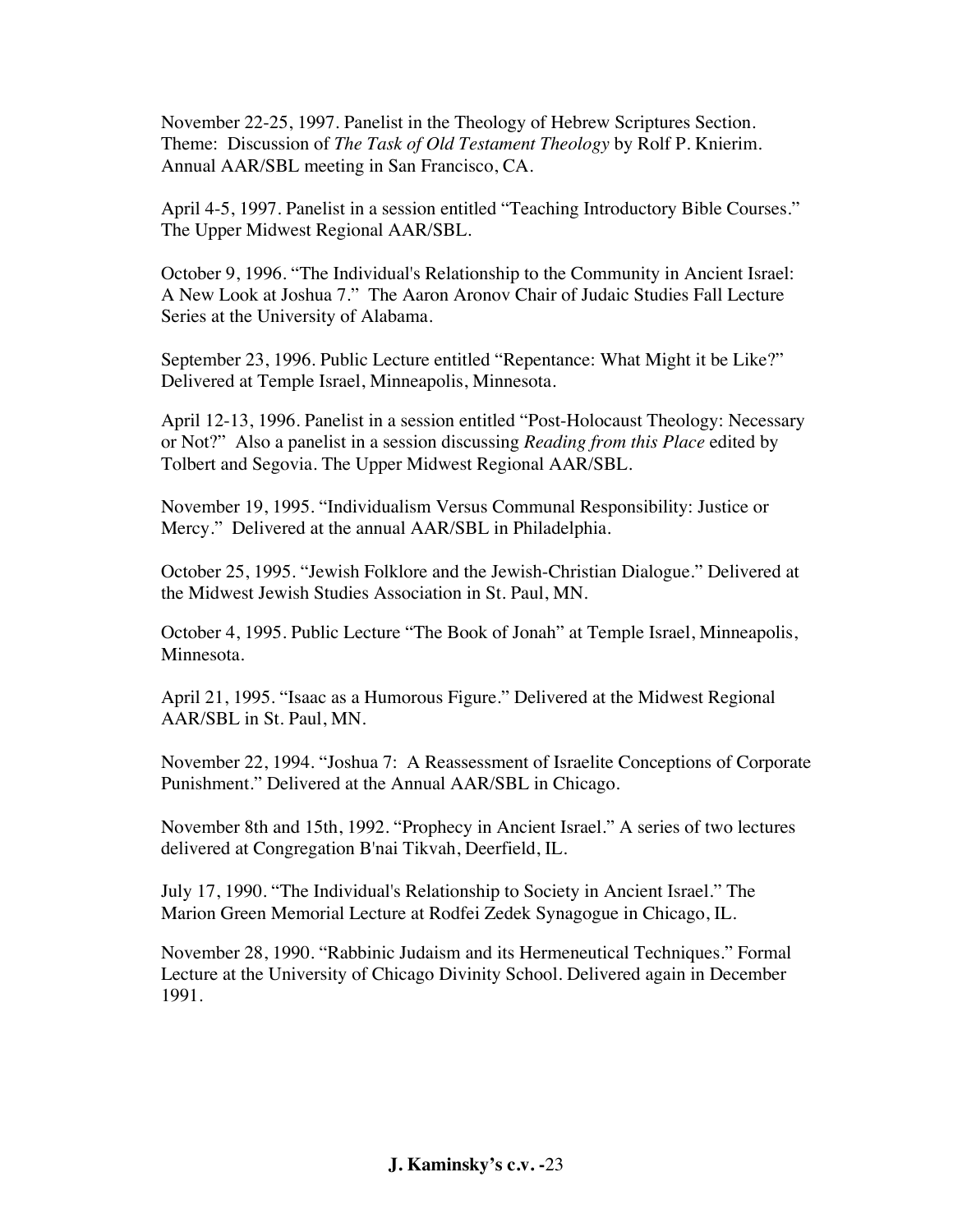## **Other Professional Experience:**

July 2015-present. serving a multi-year term as the Book Review Editor in charge of all reviews in the biblical and rabbinic periods for the *AJS Review,* which is the Journal of the Association for Jewish Studies. This is the premier Jewish Studies journal. In this capacity I regularly read through the array of books published in the field and solicit reviewers from across the globe. I also edit the reviews once they are submitted and read final proof pages before publication of each issue.

2019-20, served on the Board of Advisors for the *Journal of Interreligious Studie*s (JIRS). This involved several Zoom sessions throughout the year during which we discussed various matters surrounding th journal and the direction we might take with future issues of the journal.

May-June 2020. NEH grant reviewer for full semester or full year grant support. Each grant consisted of approximately a 15 page file including a detailed project description, a writing sample, letters of reference, etc. I read each file and then produced an evaluation of each grant proposal/project.

Spring 2020. Reviewed a senior colleague at Durham University for promotion to Grade 10 Band 3. I read the materials in the dossier and produced a written evaluation of the scholarly merit of this colleague's work in relation to the Durham University's standards for promotion.

Winter 2019. Luther Seminary in St. Paul, MN requested that I review Prof. Kathryn Schifferdecker's dossier and write a letter evaluating her scholarship. I read through the materials in the dossier and submitted a letter as requested.

Fall 2018. Solicited by Penn State University Press to read through and to submit a short editorial review of a book titled *The Unfavored: Judah and Saul in the Narratives of Genesis and 1 Samuel,* written by Josef Sykora.

Fall/Winter 2017-18. Cambridge University Press asked me to evaluate a 287 page manuscript by Paul Cho on "The Sea Myth in the Hebrew Bible as Myth, Metaphor, and Muthos" that they are considering for publication and give detailed feedback. I read the complete mss and produce a nine page detailed report on it.

May 2017-June 2017. Solicited by Purdue University Press to review a 300 page manuscript and provide feedback to the press and the authors. Read and evaluated the manuscript and produced a detailed report I submitted to the press in Mid-June 2017.

Fall 2016. Solicited by Lexington Books to review and produce a an editorial endorsement of Malka Simkovich's new book, *The Making of Jewish Universalism.*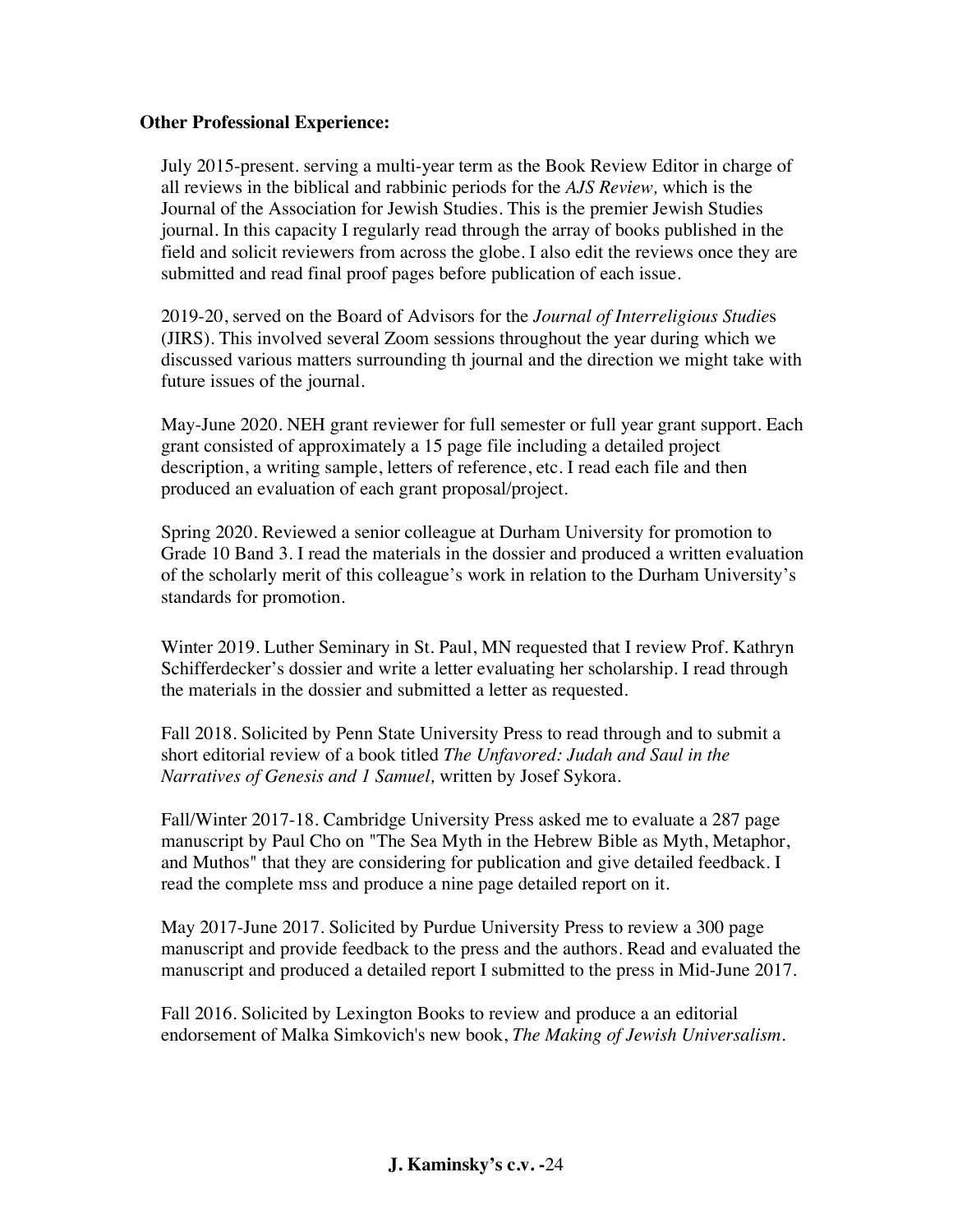Summer of 2016. Asked by Colby College to review a colleague's dossier submitted for promotion to Full Professor. Read the complete portfolio of eight years worth of publications and wrote a detailed assessment of it.

Spring 2016. Wrote an editorial review of John T. Noble's book *A Place for Hagar's Son: Ishmael as a Case Study in the Priestly Tradition,* part of which was excerpted for a book blurb appearing on the back cover.

February-April 2016. Served as the External Examiner on a PhD Committee for a Joseph Sykora's 1000,000 word dissertation "The Unfavored: Judah and Saul in the Narratives of Genesis and 1 Samuel" submitted to the Dept. of Theology and Religion at Durham University, UK. In this capacity I was the lead reader and the person who led the Oral defense proceedings.

Winter 2016. Evaluated a 260 page manuscript for Cambridge University Press titled "Re-imagining Abraham: Who edited the Abraham Narratives and Why" and produced a detailed 10 page report.

Fall 2015. Wrote a short editorial review of Stephen Chapman's new book: *1 Samuel As Christian Scripture: A Theological Commentary* (Eerdmans, 2016), part of which was excerpted for a book blurb on the back cover of the book.

September 2014-January 2015. I served as a Guest Editor for the Oxford Bibliographies Online Bible area for a few months. I was tasked to read through the materials currently posted, suggest ways these existing entries might be improved, suggest areas and entry titles they should be covering, and suggest scholars they should solicit to write bibliographical essays they need written.

2014-15, I was solicited by *Harvard Theological Review* on 2 occasions to evaluate essays for publication. I read the essays and provided detailed feedback.

Fall 2012. Swarthmore College Dept. Of Religion requested that I review a junior colleague's file for tenure and promotion. I read the materials in the case file and wrote a detailed letter of evaluation.

In late July 2012, Yale University Press solicited me to review a 270 page manuscript entitled *Charity: The Biblical Origins of an Idea*. I reviewed this monograph and provided 7 pages single-spaced of critical feedback. I received modest compensation of several hundred dollars in books from YUP for my labors.

Fall 2011. Served as a reviewer for a pre-tenure review case in the Dept. of Religion, Swarthmore College.

Summer 2011. Served as a reviewer for a promotion case in the Dept. of Religion at Rice University.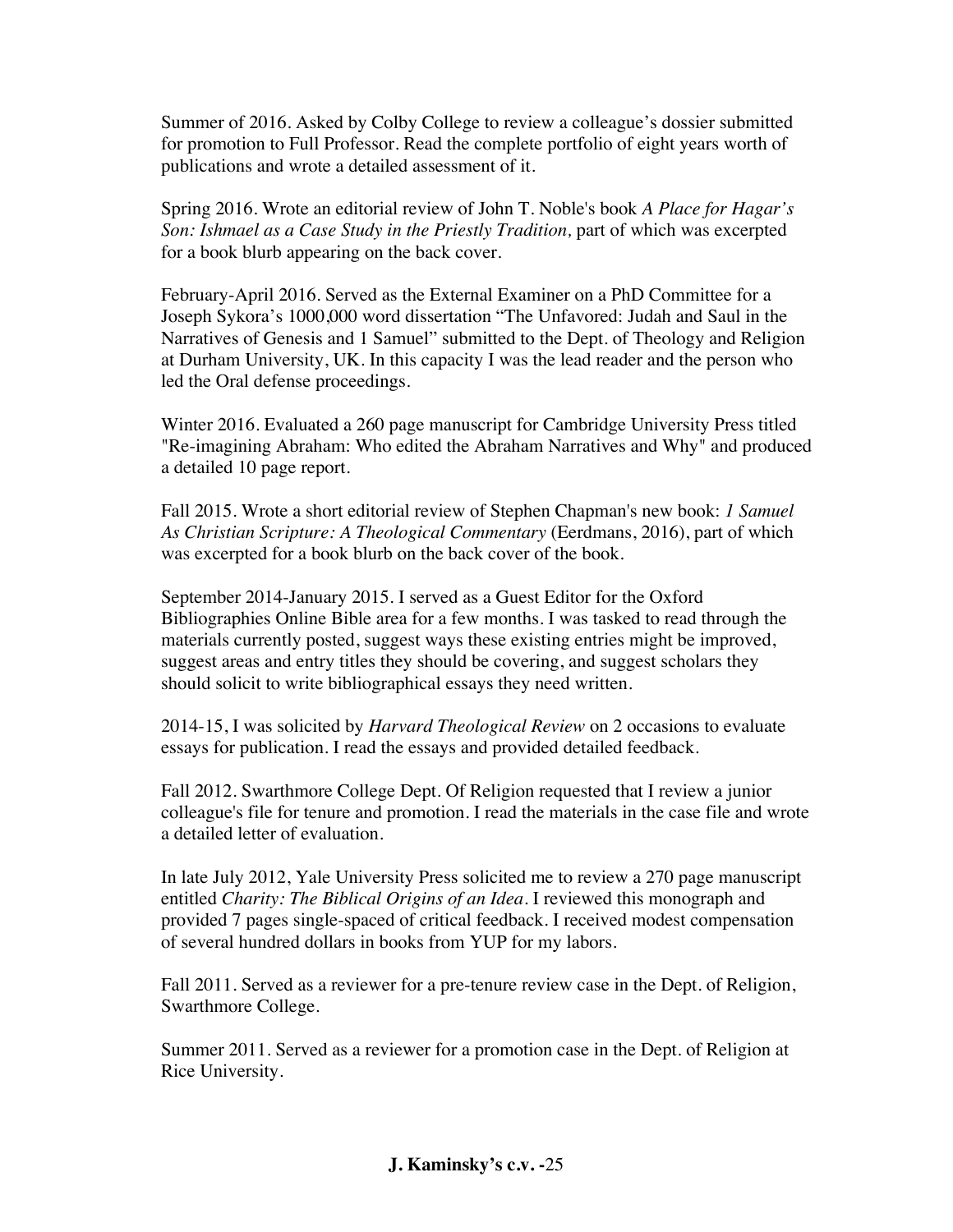Fall 2010. Reviewed a manuscript on the Book of Joshua for the University of Notre Dame Press.

Winter 2010. Solicited by the NEH to review grant proposals. Unfortunately I was overseas and unable to attend the annual meeting in Washington DC at the time.

Spring 2009. External Honors Examiner, Swarthmore College Religion Department. Wrote an Honors examination and was brought in to do an oral exam for two students.

Summer 2008. Served as a tenure case reviewer for the Dept. of Religious Studies at Virginia Commonwealth University.

Fall 2008 forward. Solicited to be an Associate Editor on the newly revised edition of the Harper/Collins Bible Dictionary. Given an extensive list of entries to revise and rewrite and a few to write from scratch.

Spring 2008. External Honors Examiner, Swarthmore College Religion Department. I wrote an Honors examination and was brought to campus for an oral exam.

Spring 2008. Reader and participant in Amanda Beckenstein Mbuvi's dissertation defense, "Belonging in Genesis: Biblical Israel and the Construction of Communal Identity," Duke University.

April 4-5, 2008. Primary organizer of a conference titled "The Other in Second Temple Judaism" Amherst College. Invited all guests, coordinated the panels, etc.

Winter 2008. Evaluated a 450 pages manuscript for Cambridge University Press.

Spring 2007. Abingdon Press asked me to read and blurb Larry Lyke's book, *I Will Espouse You Forever: The Song of Songs and the Theology of Love in the Hebrew Bible*.

Fall 2006. Consulted by the editorial board of *Harvard Theological Review* to evaluate an essay submitted to the journal.

Visiting Scholar at Durham University from February 15-July 1 2006. Interacted with colleagues and students in the Dept. of Theology and Religion. Also made some formal presentations listed above.

Spring 2006. Dean at Wellesley College consulted me by phone and e-mail to discuss possible evaluators for a tenure case in the Religion Dept.

Fall 2005. Served as an external evaluator of the Dept. of Comparative Religion at Miami University in Oxford, OH. Visited campus for 3 days and met with all department members and various administrators. Co-produced an assessment of the state of the department including a number of recommendations to strengthen the program.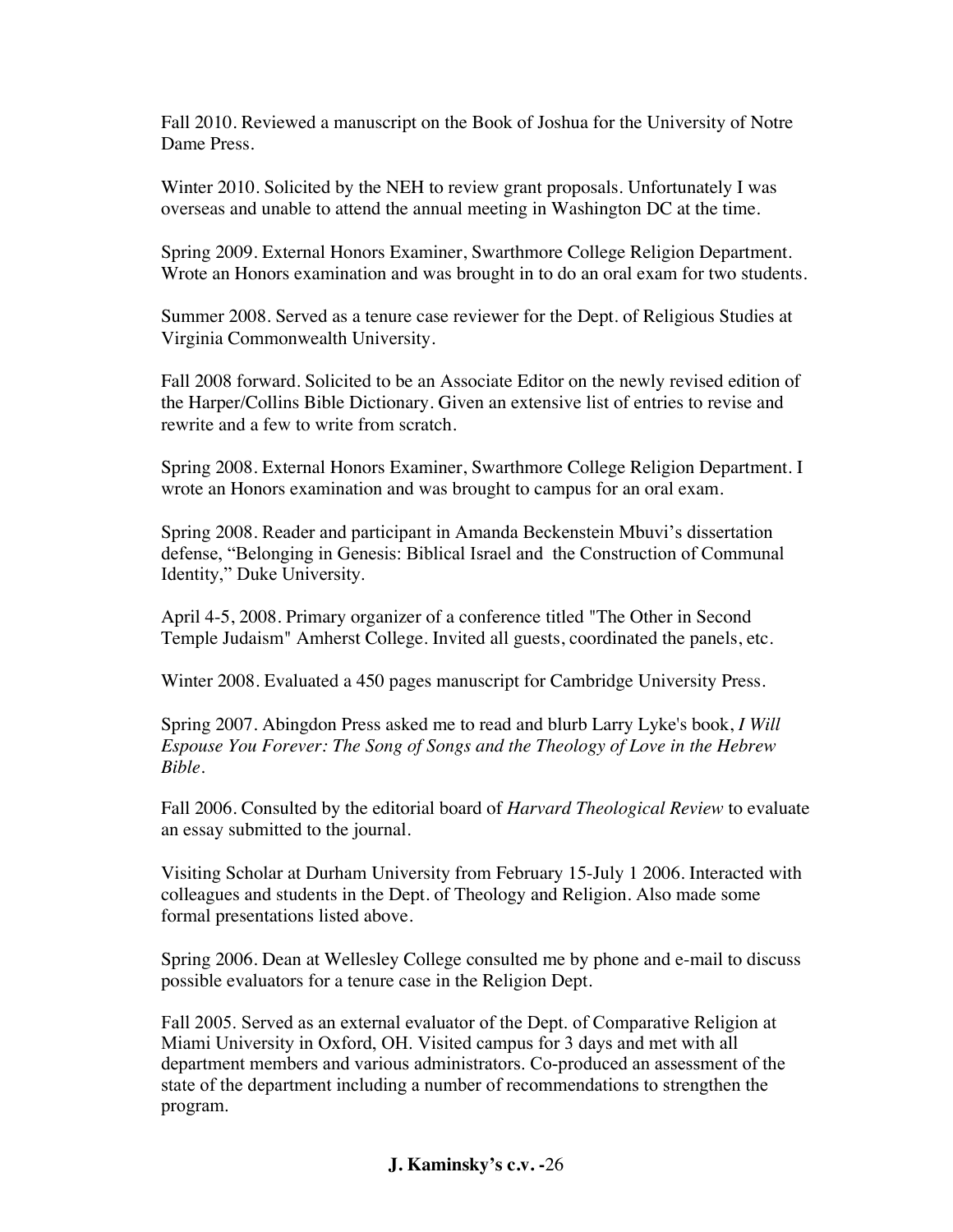Fall 2005. Asked to evaluate a colleague at Trinity College, Hartford, CT for renewal in a tenure track position.

Summer 2005. I was asked to review and write a book blurb for Jacqueline Lapsley's, *Whispering the Word* published by WJK.

Spring 2005. I was asked to review and write a book blurb for Johanna van Wijk Bos's, *Making Wise the Simple* published by Eerdmans.

I was solicited to evaluate whether a book entitled *Reading the Bible through Jewish Eyes* was worthy of publication by the Society of Biblical Literature Press in October 2004.

Fall 2004. I was asked to review and write a book blurb for Frank Spina's, *The Faith of the Outsider* published by Eerdmans.

Winter 2004. Solicited by Princeton Theological Seminary and served as a Tenure Reviewer who evaluated a colleague for tenure and promotion.

Fall 2003. Solicited by Duke University Divinity School to evaluate a colleague for renewal in a tenure track position.

Summer 2002. Solicited by the State University of New York Press to read and evaluate for publication a 289 page manuscript entitled "Abraham's Marginalized Descendant: Rabbinic Portrayals of Ishmael."

Fall 2000. Solicited by the Department Chair and served as a Tenure Reviewer for a candidate for tenure in the Religion Department at Swarthmore College.

Winter 1999. Served as a reviewer for submissions to the *Journal of Teaching Theology and Religion.*

1997-2003. Elected Co-Chair of the Theology of Hebrew Scriptures Section for the Society of Biblical Literature at the national level for a 6 year term. Organized the program for the AAR/SBL in Orlando, FL in November 1998, Boston, MA in November 1999, Nashville, TN in November 2000, Denver, CO in November 2001, and Toronto, Ont in 2002.

May 22-24, 1997 and May 23-25 1996. Served as a visiting external examiner for graduating seniors at Swarthmore College taking honors in Religion.

Summer 1980. Lahav Research Project, Tell Halif, Israel. Assisted in an archaeological dig which included college courses in Archaeology, Anthropology, and Ancient History on the site.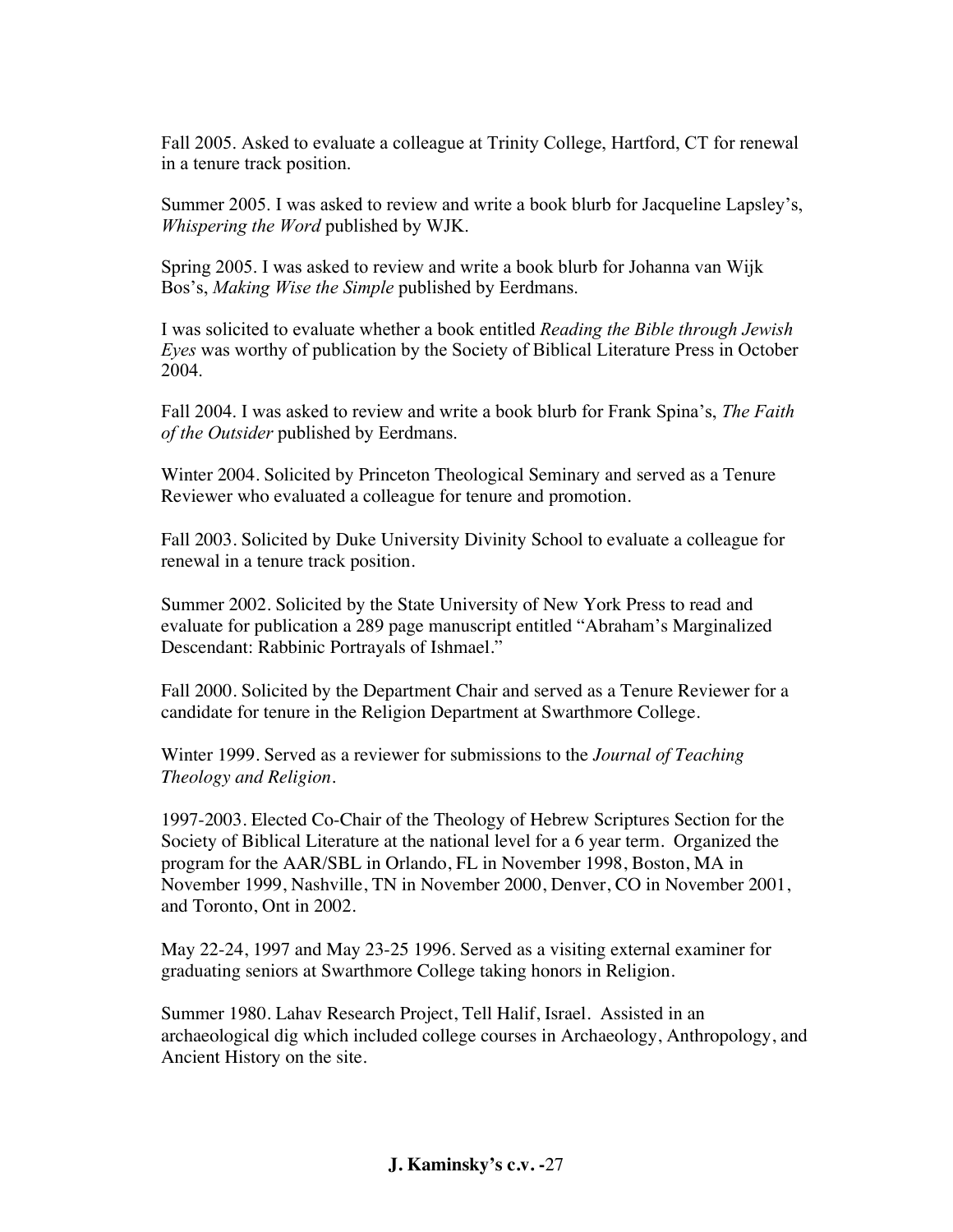## **Professional Memberships**

Society of Biblical Literature Association for Jewish Studies Center of Theological Inquiry Catholic Biblical Association

## **College Service:**

Began serving a 3 year term on the Kennedy Professorship Committee beginning in Spring 2019. In April 2019, I read through the application proposals, wrote up a brief evaluation of them, and voted for my preference on whom to invite to serve as the Kennedy Professor in spring 2021.

1997-2019. I regularly attend the vast majority of prospective students and accepted students events on behalf of Religion and Jewish Studies.

2017, Spring. Participated in several aspects of hiring the new Director of Religious  $\&$ Spiritual Life and College Chaplain including an advanced meeting with Dean Ohotnicky, attended interview sessions with all 4 candidates and various other people on the search committee, and gave detailed feedback on all candidates to Dean Ohotnicky.

2016, Spring. I ran for the Committee on Academic Freedom but was not elected.

I ran for CFCD several times recently (Spring 2018, Spring 2015, Spring 2013, Spring 2012) but was not elected.

2011-12. I served on the College Bookstore Advisory Committee at the request of the Provost.

2011-12. I participated in a search for the two-year Multifaith Fellow at Smith College run by the Office of Religious Life. I attended three talks and gave feedback. I also have been acting as a faculty advisor to Hillel and advocating for the Hillel students. I helped convince the Dean of Religious Life to hire a contract employee to assist the Hillel students this year. I also gave a lunch talk to the Hillel students early this past fall.

2010-11. I organized and led all sessions connected to Wayne Meeks' presence here on campus as the 2010-11 Neilson Visiting Professor and the allied Kahn Institute Colloquium conducted around his presence at Smith. I took care of a host of details to insure that all went off smoothly. I was the primary liaison between Wayne Meeks, the Kahn Institute, Smith faculty and students who interacted with Professor Meeks, and the Smith College Administration.

2010-11. I have been actively involved in a series of meetings with Maureen Mahoney and Jennifer Walters trying to figure out the best way to reinvigorate Jewish campus life in the wake of the restructuring of the Chapel.

2011. Interviewed for the Director of the Kahn Institute position.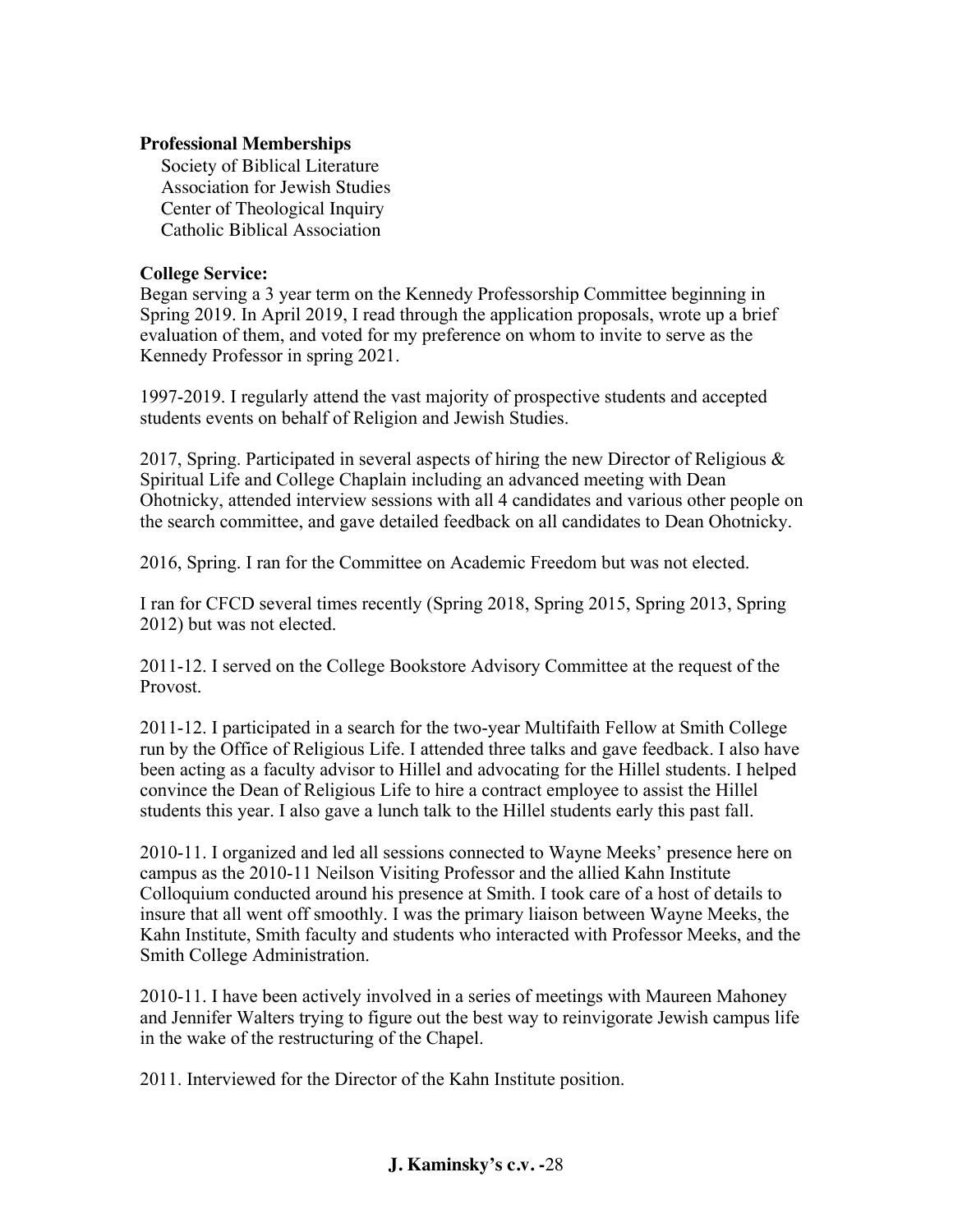2011. Ran for CFCD.

2009-2010. Lead organizer in planning Wayne Meeks' Neilson Professorship/Kahn Institute that will take place in Fall 2010. Held numerous meetings with Kahn and Religion Dept. members as well as with Prof. Meeks in order to create a detailed schedule of events which will take place in Fall 2010.

Spring 2010. I ran for CMP but was not elected.

2007-09. Served on the Neilson Committee, 2008-09 served as Chair of the Committee. As Chair I took the lead drafting the letter soliciting nominations, scheduled various meetings, conducted all correspondence with various nominators as well as with the President.

I ran for CFCD in Spring 2007. While on the ballot I was not elected.

Served as Chair of the Library Committee 2004-05. I organized meetings, help set the agenda, and helped draft official correspondence on behalf of the Committee.

Elected to a three year term on the Library Committee and began serving in Fall 2002. Served as Secretary in 2002-03.

Served on the Program Committee for Jewish Studies since 1997, for Archaeology since 2004, for Ancient studies since 2006 (service described in detail further below).

Served as a Pre-Major and Major Advisor from 1998-present. Served as a pre-major advisor in 1998-2000, 2002-04, 2007, 2010, 1014, 2015, and again 2016 (having voluntary accepted to take liberal arts advisees in 2015 and 2016 even though I was not obligated to do so). I have served as a major or minor advisor in both Religion and Jewish Studies to many students over the years.

## **Served in the Dept. of Religion in the following capacities:**

Served as Religion Dept. Chair 2018-20. In 2019-2020 I mentored in the new REL 3 year Mellon VAP. Of course, as Chair I also oversaw all routine departmental business as well including setting the agenda and leading all dept. meetings, communicating with adjunct hires, acting as the major voice of the dept. to the administration and reporting for the administration to the dept., overseeing budgets, and organizing several faculty/student events, attending all Chairs meetings, moving various curricular initiatives forward, and representing the Department at a host of differing functions. I also hosted a faculty/student social event in fall at my home, organized our annual presentation of the major, worked with the REL Dept. student liaisons, and organized a brief get together at safe social distance with students and faculty the final week of classes before spring break.

This year I have also been working with Phoebe McKinnell setting goals as Smith transitions to a new software platform. I am Phoebe's supervisor and as such I took the lead in writing her annual HR review. Once again, I worked with Phoebe McKinnell to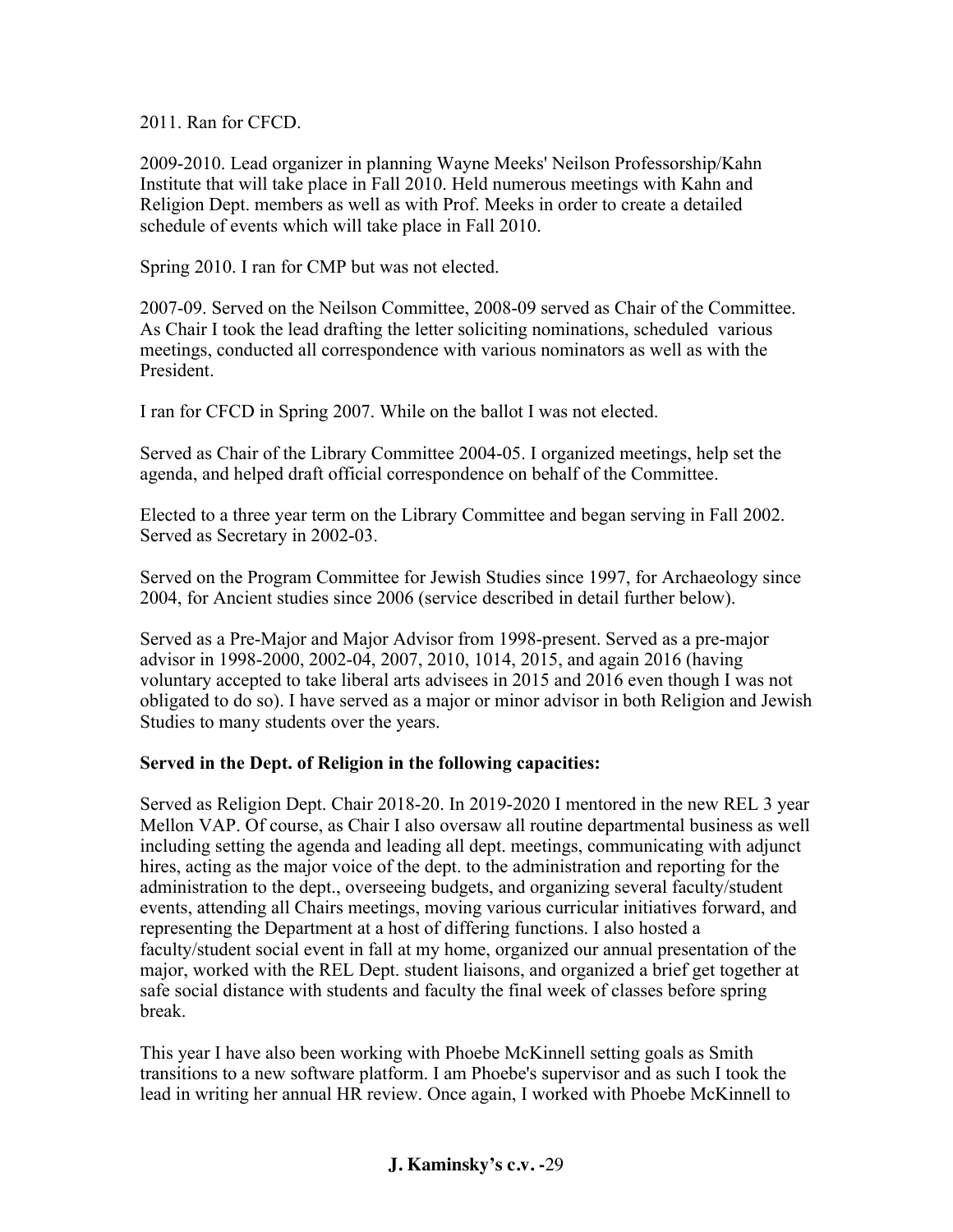spearhead efforts to assemble a Religion Dept. E-Newsletter to be sent via email to over 600 Alumnae and our current Religion students.

Finally, as Chair of REL I attended many extra faculty, chairs, and divisional meetings in the wake of the Covid 19 pandemic. I was the primary person communicating information between the administration and faculty and staff in the REL dept.

In 2018-19 I spearheaded the major tasks: 1) I led our attempt to procure at TOO hire from Harvard. While CAP ultimately decided not to pursue this candidate, it did involve laying groundwork. 2) I successfully spearheaded our efforts to obtain one of the 5 Mellon VAP's. This latter effort involved extensive work by me at each stage of the process. I was the point person for drafting materials required for each part of this search and I led the search at all stages and organized all meetings and consultations during the search. I also devoted extensive time to the candidate during their campus visit and saw to many of the details of that visit. 3) Finally, working with Phoebe McKinnell, I led the effort to assemble a Religion Dept. E-Newsletter which we sent out to over 600 alumnae and our current Religion students. Many alums wrote back saying how pleased they were to receive this Newsletter and sending updates on their post Smith lives to include in next year's edition of our Newsletter.

As Chair I also oversaw all routine departmental business as well including setting the agenda and leading all dept. meetings, communicating with adjunct hires, acting as the major voice of the dept. to the administration and reporting for the administration to the dept., overseeing budgets, and organizing several faculty/student events, attending all Chairs meetings, moving various curricular initiatives forward, and representing the Department at a host of differing functions. This year I have also been working with Phoebe McKinnell setting goals as Smith transitions to a new software platform. I am Phoebe's supervisor and as such I took the lead in writing her annual HR review.

In 2016-2017 I served as Chair of the Religion Dept. taking the lead role in producing our decennial review self-study. I have been the central coordinator in assembling the many pieces of our self-study and in conducting conversations surrounding it. These included meeting with Institutional Research to help inform us about our goals and assessment statements, crafting the language in these two statements, assembling language to survey alums and current majors, conducting meetings and retreats to discuss issues surrounding the current structure of our curriculum and attempting to formulate our most critical priorities, allotting various parts of the prose language of the self-study to different members of the Department, working with Phoebe McKinnell our Admin. Asst. to assemble the complete document, etc. Of course, as Chair I have also organized meetings, attended Chairs meetings, moved various curricular initiatives forward, dealt with adjunct staffing matters, and represented the Department at a host of differing functions. This year I have also been working with Phoebe McKinnell to streamline and clarify aspects of her workload and to help her explore whether her responsibilities have grown sufficiently to warrant a reassessment and thus a raise in her compensation.

In December 2016, I organized a talk by Emily Floyd '09 entitled: "Traveling Saints: Printed Images and Landscapes of Devotion in Colonial Peru"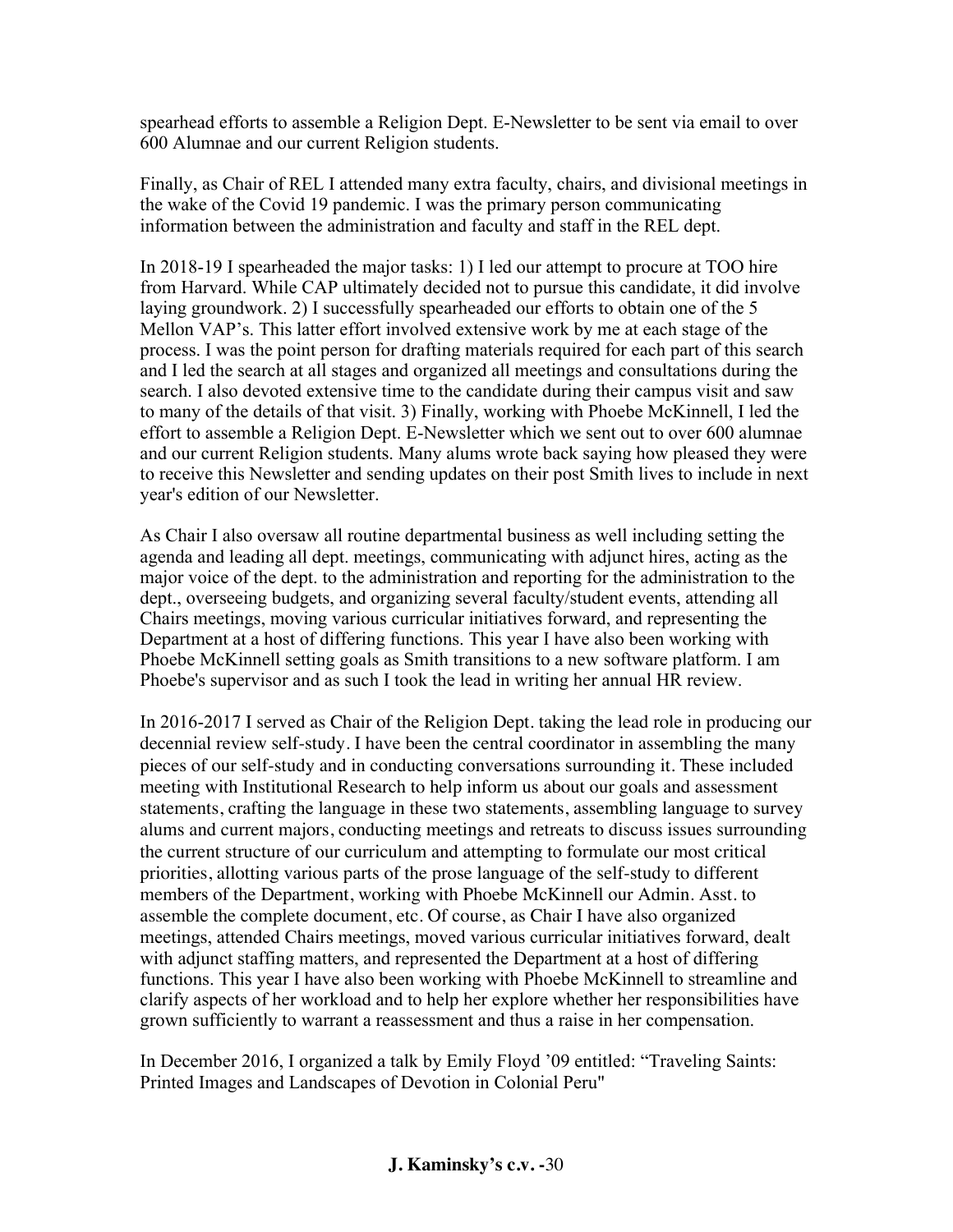In October 2016 I organized a campus visit and public lecture by Rachel Havrelock who spoke on "The Book of Joshua: Then and Now." She also spoke to both of my classes the following day.

In October 2015, I organized a public lecture by Prof. Margaret Mitchell of Univ. of Chicago entitled "Hey you took that out of Context: Biblical Interpretation on the floor of Congress" which attracted over 60 people, as well as a lunch meeting with majors and minors at which Prof. Mitchell explained the various graduate tracks of study.

2012-13: This year I conducted a number of interviews of candidates to hire an adjunct to teach two replacement courses in Hebrew Bible

I also organized a lecture series called Wisdom: Human and Divine. On October 18, 2012 we brought in Luke Timothy Johnson from Emory University to speak on "Jesus Among the Philosophers: Ancient Conceptions of Happiness." I obtained a grant from Commonweal Magazine to underwrite much of the cost of this lecture. I organized another pubic lecture in this series on March 13, 2013 by Anne Stewart '05 who lectured on "Passionate Pedagogy: Desire, Knowedge and Moral Imagination in the book of Proverbs".

I Chaired the Religion Department for AY2010-11. Organized meetings, attended Chairs meetings, moved various curricular initiatives forward and represented the Department at a host of differing functions. I also oversaw all aspects of a promotion case in Religion during AY 2010-11.

2010-11: I organized a three part lecture series entitled: "Weaving Women's History: From the Bible to Radical Jewish Feminism." I took the lead in putting the Lecture Committee proposal together and I also took charge of Susan Ackerman's lecture on March  $3<sup>rd</sup>$ , 2011 titled: "Spinning the Garments of the Gods: Women's Religious weaving in the Ancient Near East."

Served on the Curriculum Committee for the Dept. of Religion and Biblical Literature. 1997-1999. Major accomplishments included: a) Helped generate strategies of how the department would meet the challenge of going to  $2+2$ . b) Created a master computer list of all our offerings over the next 3 years. c) Helped design a new required majors colloquium to enhance the overall structure of our major.

Served as the departmental Library Liaison. 1997-1999. Helped organize a departmental list by call numbers so that each member could receive the proper sets of pre-printed order forms.

I was the departmental representative between the student liaisons and the rest of the department. 1999-2001, and for most years from 2002-to present. In this capacity I did the following: a) For our 2005 Decennial Review I sent out a survey to all of our present and many of our previous majors in order to obtain student feedback on the state of the Dept. of Religion. b) I organized numerous events including both the fall and spring Presentations of the Major, a winter party at the end of the fall semester each fall, a departmental event in honor of A. J. Levine (a Rally Day medalist) as well as one several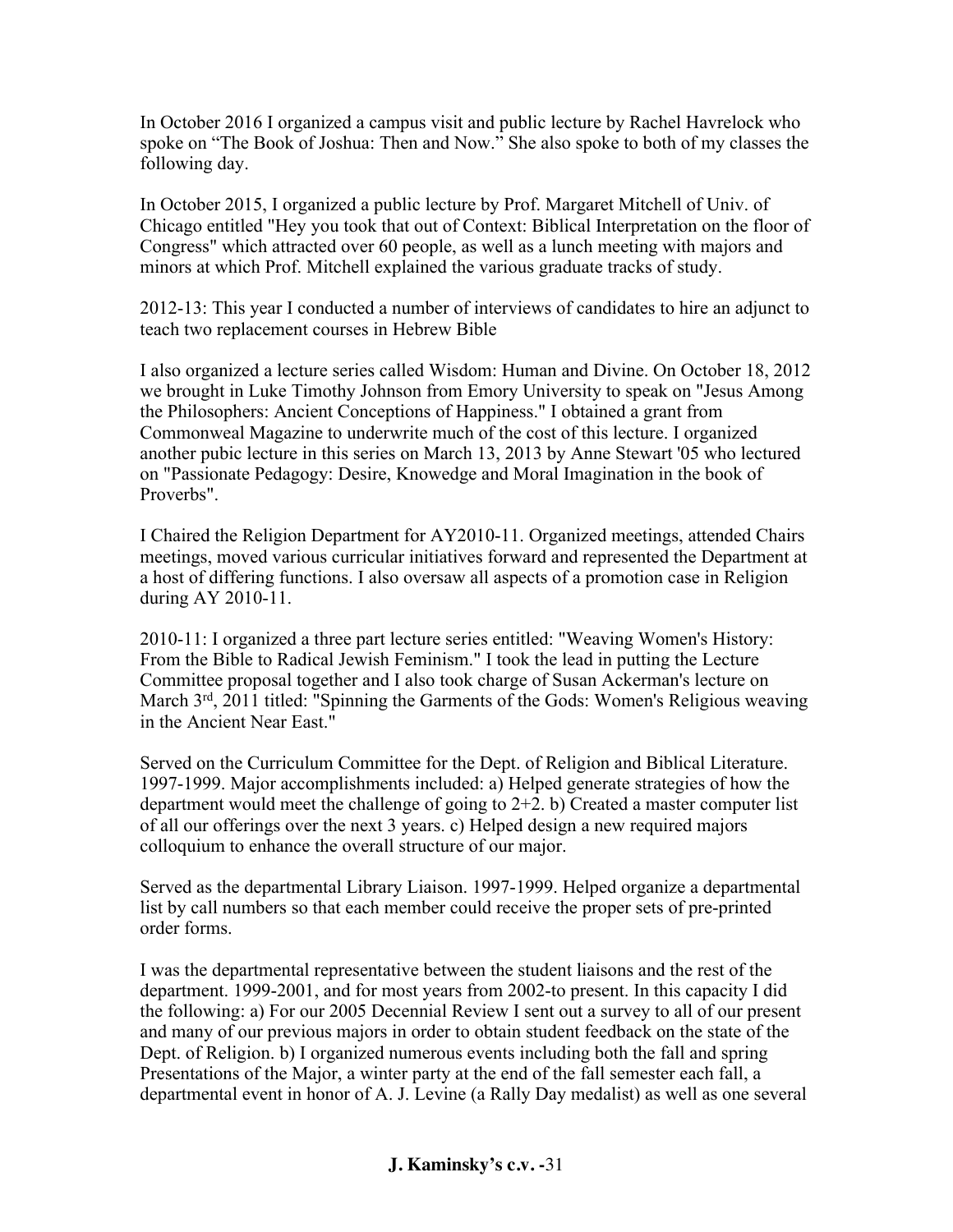years back for Diana Eck (also a Rally Day medalist), a departmental lecture and dinner with the students with a major visiting speaker (George Weigel one year Michael McConnell the second year), an end of the year departmental event. c) I also attended the new students welcome and the prospective student events. d) I kept an e-mail list and sent out announcements of all relevant lectures and events to students on a regular basis. e) Finally, I met with the student liaisons twice during each year to discuss the state of the department from their perspective and hear their suggestions.

Served as a departmental secretary Spring 2001 and occasionally at other times.

I arranged and fully coordinated a lecture/visit for the Dept. of Religion and the Program in Jewish Studies by Prof. John J. Collins of Yale University entitled "Before the Fall: Adam and Eve in Jewish Wisdom Literature," Feb. 26, 2004.

I helped organize a major retirement event for Prof. Karl Donfried on April 2, 2005 on "The Bible, Art, and Culture."

I was a member of a search committee for a position in Islam that we filled.

Voted and wrote letters in two tenure cases in fall 2007.

Took the lead in drafting Prof. Wayne Meeks' successful Neilson nomination for 2010.

## **Served on the Jewish Studies Advisory Board since my arrival on campus in Fall 1997 in the following capacities:**

I am an active member of Jewish Studies and I attended all Jewish studies meetings and many JUD events. I also advise some Jewish Studies minors and majors and almost all my courses count toward the JUD major and minor. On April 11, 2019 I organized a major event shared by REL and JUD in which we had Dr. Mark Oppenheimer (of Yale U) give a public talk titled "The Jew and the Podcast: How We took Religion into a New Medium" followed by a faculty/student colloquium over dinner where we heard Dr. Oppenheimer speak about his new book project on the Jewish response in the wake of the synagogue shootings that occurred in Pittsburgh.

Director of the Program in Jewish Studies 2004-06, Jan. 2007-2009. In this capacity I organized Program meetings, mentored our one pre-tenure colleague, and acted as the liaison between the Program and the College's Administration. I also helped bring to fruition a full-time three-year Hebrew position shared with Mt. Holyoke which we have just successfully filled. I again took the lead in seeking to renew our Hebrew position drafting various letters to the administration.

Helped hire and mentor junior colleagues and participated in all reviews and tenure and promotion processes with Jewish Studies.

Served on two search committees and the committee in charge of seeking external advice between the first and second searches. Helped arrange numerous logistical issues involved in bringing various candidates and consultants to campus. Helped formulate our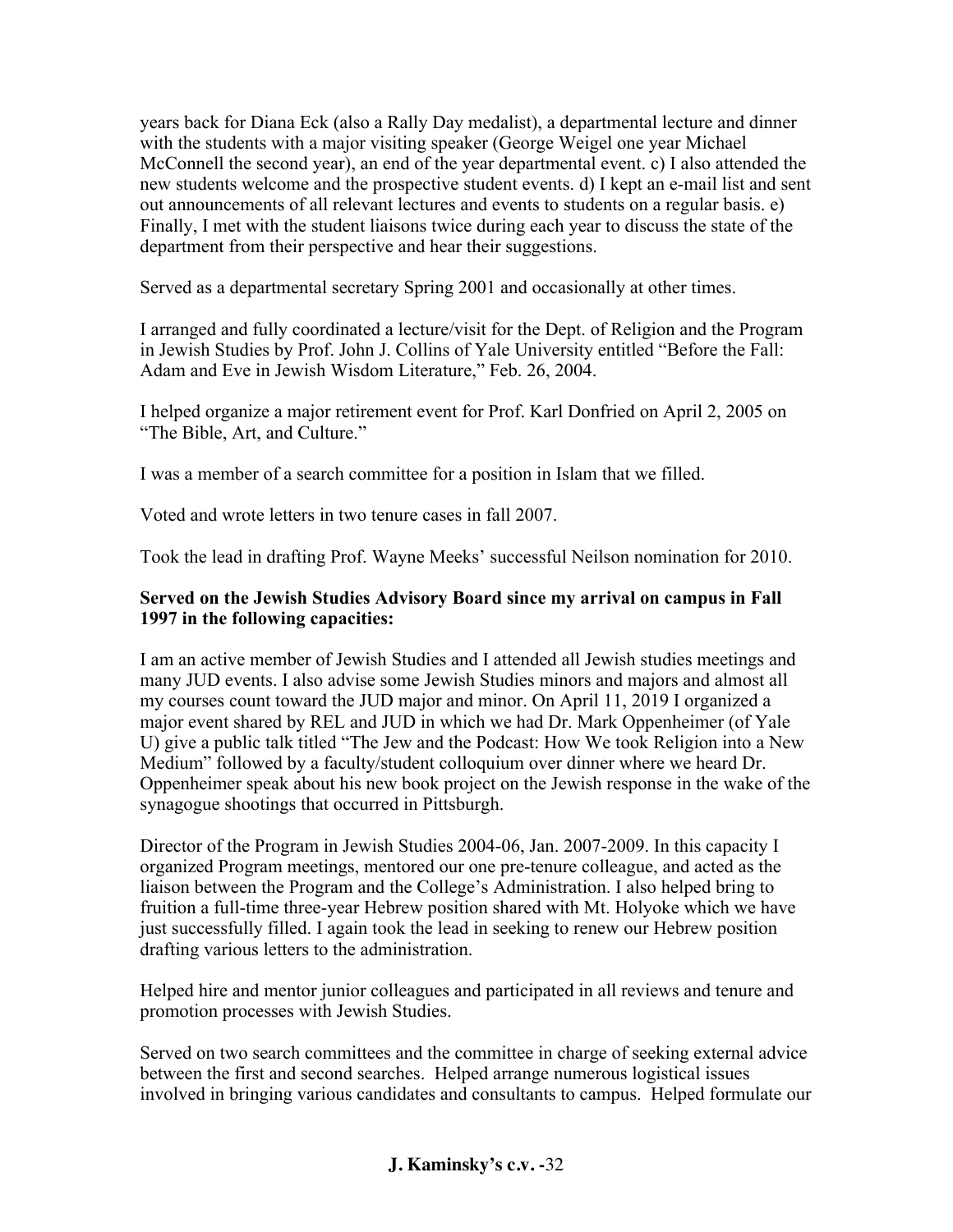request for a new search in light of the advice we received from the various consultants. Brought the second search to a successful conclusion.

Helped rewrite the requirements for the Jewish Studies minor. Helped the move toward becoming a major. Arranged aspects of the Program retreat and helped draft the retreat report in Fall 2008.

2012-13: Participated on the search committee to hire a new a Hebrew instructor.

Over past years I have arranged the following lectures for Jewish Studies:

I arranged a lecture visit by Cynthia Francis Gensheimer on April 21, 2017 on "Navigating Jewishness at Smith in the Early 20th Century: Lessons from the Archives for Today".

Professor Nathaniel Deutsch from Swarthmore College entitled "The Maiden of Ludmir: A Chasidic Holy Woman" on Nov. 8. 1999.

Cynthia Ozick entitled "What Isaac Babel Knew (and Western Intellectuals Didn't)" April 8, 2001.

James Kugel of Harvard University entitled "The God of Old: When God met People Face to Face," February 27, 2003.

Chaim Cohen from Ben Gurion University entitled: "Organ Transplants and the Jewish Tradition," November 10, 2003.

Carol Bakhos from UCLA entitled: "Heirs to the Promise: Abraham Among Jews, Christians and Muslims," Sept. 23, 2005.

Jon D. Levenson of Harvard University on Sept. 25, 2008.

Nathaniel Deutsch entitled: "Travel Through the Jewish Dark Continent: Folklore and the Quest for Jewish Ethnography," April 2, 2012.

## **Served the wider college community more generally in the following ways:**

1) Member of the Program Committee for Archaeology beginning Spring 2004-present. Director of Archaeology, 2008-09. In this capacity I conducted a number of meetings as the Program grappled with questions of whether it should continue to offer the minor and if so in what form. I also evaluated our current teacher of the Intro and sat in on all talks given by candidates for the Latin American ARC position, also attended all prospective student events for ARC. In previous years I organized lecture visits by Prof. Denise Schmandt-Besserat of the University of Texas entitled "The Origins of Writing" on March 27, 2007 as well as a talk by Prof. Rachel Hallote from SUNY Purchase on "The Bible, Archaeology and Religion in historical perspective." Feb. 28, 2005. I also helped develop the CAP proposal for a join position in New Testament and Archaeology.